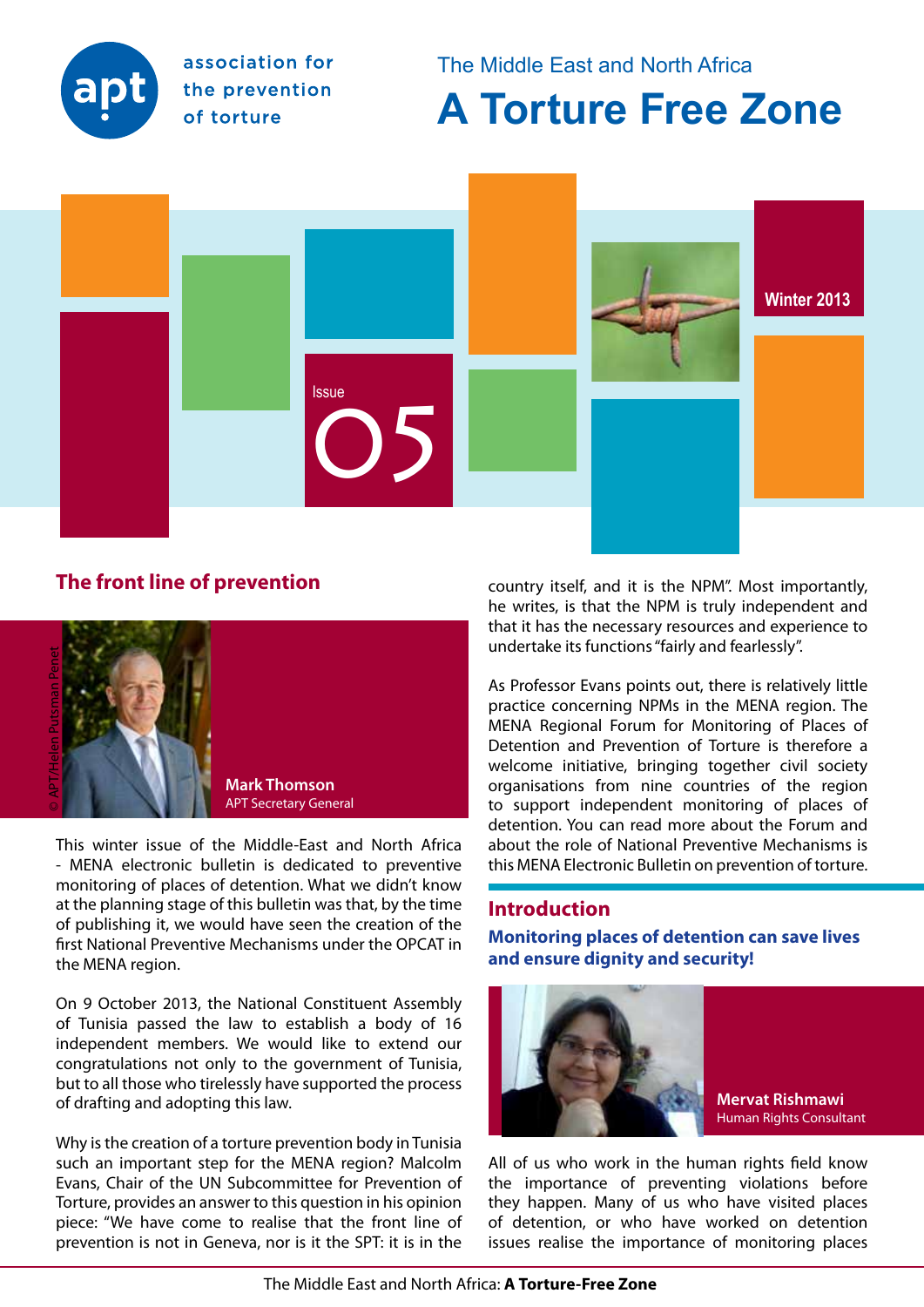of detention in order to prevent violations, identify violations as early as possible after they happen, and seek redress for such violations. Monitoring places of detention can also have an essential role in identifying recommendations for changes in laws, policies and practices in order to bring them in line with international standards. These are essential to ensure human rights and dignity for those deprived of their liberty.

Monitoring places of detention takes many forms: it is most often carried out through visits to such places. Sometimes, monitoring a place of detention needs to happen even after it is freed from prisoners. This is for example what is happening now in Libya and what will need to happen later in Syria. This allows us to understand what happened in these places of detention and ensure that it will never happen again.

Visits are of different types. They can be in-depth visits which are usually last days and involve a large multidisciplinary team; ad hoc visits which usually short, unannounced visits to one particular place, with a small team; and thematic visits which are usually focused visits to a number of places. Generally they involve a specialised team. Regular and unannounced visits to places of detention are one of the most effective ways to prevent torture and other forms of ill-treatment in all places of detention.

The following four points can help in carrying out visits:

1. **Preparation of the visit**: before the visit, it will be essential to compile and analyse available information from previous visits and available resources; have clear specific objectives of the visit; and organise the work of the visiting team including preparing forms or questionnaires to be used, defining tasks and responsibilities and taking care of the logistics.

2. **On-site objective and professional documentation:** 

it is essential to ensure that documentation of the visit is professional and objective. This includes ensuring to take the point of view of various parties, including the persons deprived of their liberty; the authorities including those responsible for the detention facility; other available sources of information including lawyers, doctors and families; and finally observations of the visiting team.

3. **Analysis:** After the visit, all information from the visit needs to be compiled and analysed in relation to national and international standards. It is important to be mindful that national standards are sometimes not consistent with international standards, or that if they are, sometimes they are not being respected. Identifying whether the problem is in law or practice or both is an important element for the next step: recommendations and follow up.

# **Contents**

| <b>Foreword: The front line of prevention</b>                                                          | 1  |
|--------------------------------------------------------------------------------------------------------|----|
| <b>Introduction: Monitoring places of detention</b><br>can save lives and ensure dignity and security! | 1  |
| <b>1. Opinion Pieces</b>                                                                               | 4  |
| Monitoring places of detention in the MENA<br>region - The significance of OPCAT                       | 4  |
| <b>Membership of National Preventive</b><br>Mechanisms - standards and experiences                     | 6  |
| 2. Recent developments                                                                                 | 9  |
| Torture in Libya                                                                                       | 9  |
| Solitary confinement                                                                                   | 9  |
| Standard minimum rules                                                                                 | 10 |
| The death penalty                                                                                      | 10 |
| <b>Enforced disappearances</b>                                                                         | 10 |
| Access to justice and the Millennium<br><b>Development Goals</b>                                       | 10 |
| Military tribunals                                                                                     | 10 |
| Legal aid                                                                                              | 10 |
| Women in detention                                                                                     | 11 |
| Protection of persons deprived of their liberty                                                        | 11 |
| Role of NGOs in the Universal Periodic<br><b>Review (UPR)</b>                                          | 11 |
| 3. From the Field                                                                                      | 12 |
| Reenacting Tadmor: When words are not<br>enough                                                        | 12 |
| Forming a new generation of independent<br>monitors in the MENA region                                 | 13 |
| Detention centre visits conducted by Al-Haq                                                            | 14 |
| <b>4. Recent Publications</b>                                                                          | 15 |
| <b>5. Questions and Answers</b>                                                                        | 17 |
| Protecting irregular migrants in detention                                                             | 17 |
| How should national actors respond to<br>reservations to the UN Convention against<br>Torture?         | 18 |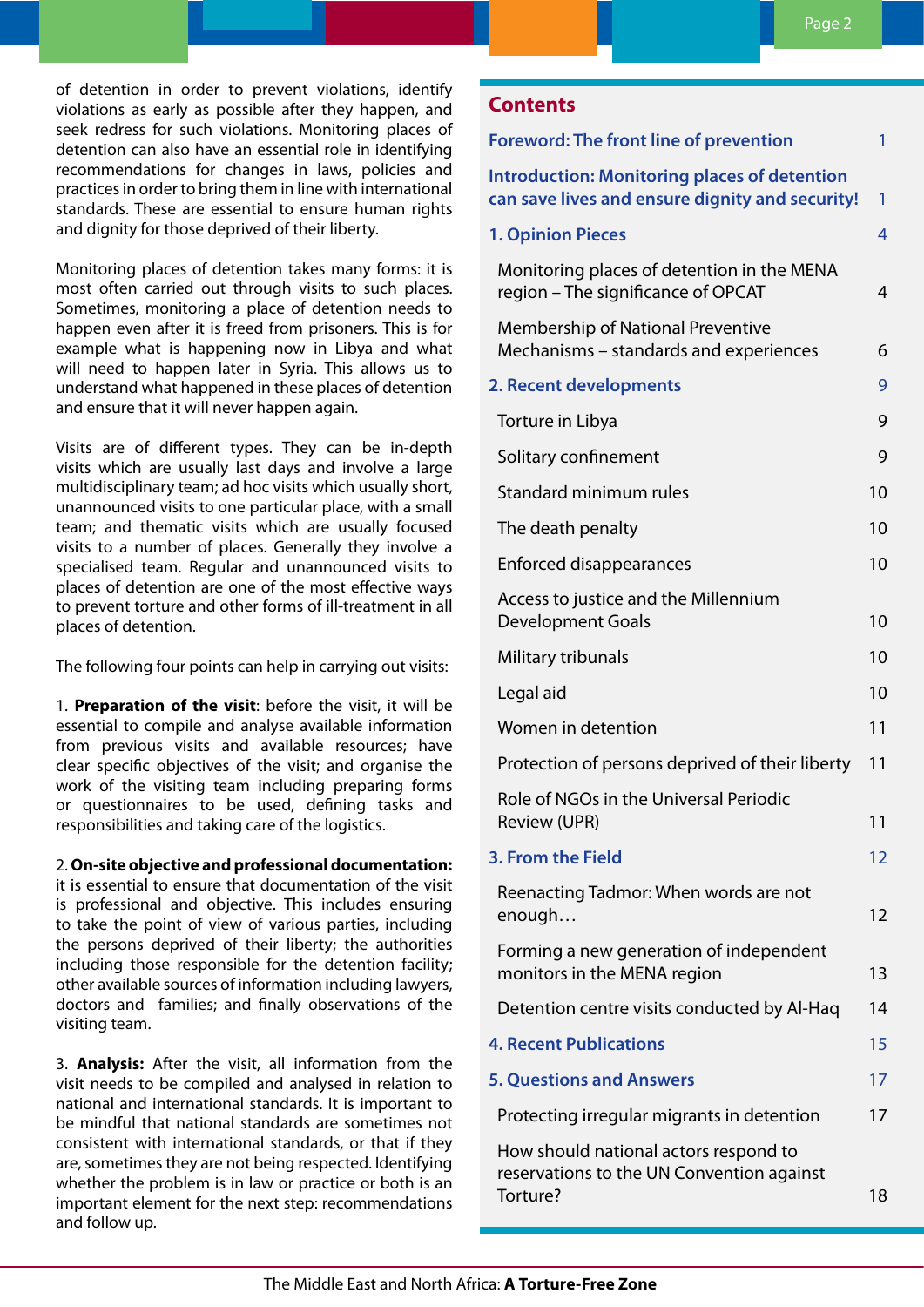4. **Formulation of recommendations and followup:** The monitors' analysis will be used to formulate more substantial and pragmatic recommendations, rather than simply pointing out the problems or incompatibilities with international standards. It is important to ensure a speedy follow up on cases that require urgent intervention, for example those relating to medical treatment or those of people who have been in isolation from the outside world. The report and recommendations should be completed shortly after the visit and must be submitted to the person in charge of the place of detention and if relevant to higher authorities.

Therefore, monitoring visits are clearly not an end in themselves but rather the first step in a long-term process of improving the treatment of detainees and conditions of detention through cooperative dialogue with the authorities. For visits to have the intended preventive effect it is important that those conducting visits respect certain basic principles and ethical standards. The following is a very brief summary of these common standards.

For more information on this, click [here](http://www.apt.ch/en/principles-of-detention-monitoring/) for more APT information and materials.

1. **Do no harm:** Detainees are particularly vulnerable and their safety should always be kept in mind by visitors.

2. **Exercise good judgment:** Monitors should be aware of the standards and rules against which they are conducting their monitoring. However, whatever their number, relevance and precision, rules cannot substitute for good personal judgment and common sense.

3. **Respect the authorities and the staff in charge:**  Respect must be established between the staff and the visiting team, otherwise the work in the places of detention might be jeopardised. Visitors should always respect the functioning of the authorities and try to identify the hierarchy and responsibilities to address any problem at the right level.

4. **Respect the persons deprived of liberty:** Whatever the reasons for deprivation of liberty, detainees must be treated with respect and courtesy. The visitor should introduce him or herself without prejudice to the background or status of the person deprived of their liberty.

5. **Be credible:** Visitors should explain clearly, to detainees and staff, the objectives and the limitations of their monitoring work and behave accordingly. They should make no promise that they are unlikely or unable to keep and not take any action that they cannot follow through.

6. **Respect confidentiality:** Respect for the confidentiality of the information provided in private interviews is essential. Visitors should not make any representation using the name of a detainee without his or her express and informed consent.

7. **Respect security:** Security refers to the personal security of visitors, the security of the detainees who are in contact with them and the security of the place of detention. It is important to respect the internal rules of the places visited and to seek advice or request any special dispensation from those in charge.

8. **Be consistent, persistent and patient:** The legitimacy of the visiting mechanism is established over time, as a result of the relevance, persistence and consistency of its work. Monitoring places of detention requires efficiency, regularity and continuity. It implies visiting regularly the same places and building up enough evidence to draw well founded conclusions and make recommendations. It is essential to be persistent also in the follow-up activities.

9. **Be accurate and precise:** During the visit it is important to collect sound and precise information in order to be able to draft well-documented reports and relevant recommendations.

10. **Be sensitive:** Particularly when interviewing detainees, visitors should be sensitive to the situation, mood and needs of the individual, as well as to the need to take the necessary steps to protect his or her security. In cases of allegations of torture and ill-treatment, visitors should be aware of the possibility of re-traumatisation.

11. **Be objective:** Visitors must strive to record actual facts and to deal with both staff and prisoners in a manner that is not coloured by feelings or preconceived opinions.

12. **Behave with integrity:** Visitors should treat all detainees, authorities and staff, and their fellow visitors with decency and respect.

13. **Be visible:** Within the place of detention, visitors should make sure that staff and detainees are aware of the methodology and mandate of the visiting body, that they know how to approach them. Visitors should wear means of identification. Outside the place of detention, the work of visiting mechanisms should be publicised through written reports and careful use of the media.

More information on detention monitoring can be found on APT's website (please [click here\)](http://www.apt.ch/en/detention-monitoring/).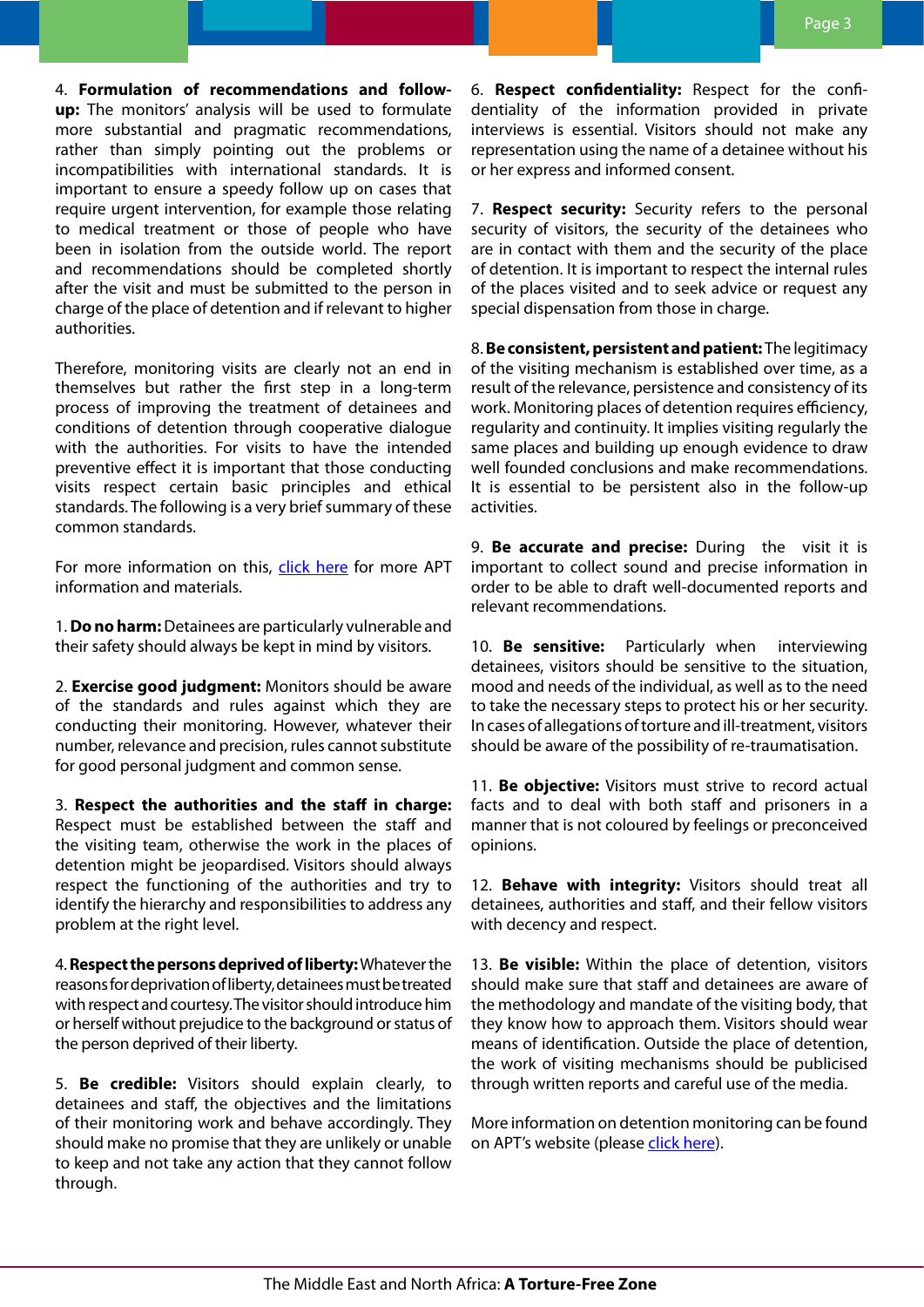# <span id="page-3-0"></span>**1. Opinion Pieces**

# **Monitoring places of detention in the MENA region – The significance of OPCAT**



**Malcolm D Evans** Professor of International Law, University of Bristol Chair, UN Subcommittee for Prevention of Torture

Readers of the MENA electronic Bulletin will surely need no introduction to the OPCAT, the Optional Protocol to the UN Convention against Torture. Having taken 25 years to draft, the OPCAT entered into force in 2006 and there are now 69 States Parties worldwide. It has to be said that participation of states in the MENA region is not as great as one might wish, with there being currently only three States Parties from the region: Lebanon, Tunisia and Mauritania. Nevertheless, this 'headcount' of states significantly underestimates the importance of the OPCAT, and the mechanisms which it established, to the region. At the international level, OPCAT establishes the UN 'Subcommittee for Prevention of Torture (SPT)' – which, despite its name, is not a subcommittee at all, and, with 25 members, is in fact the largest of ten treaty bodies established by the various UN human rights treaties. The SPT is unique within the UN human rights system in having the mandate to visit any place of detention in any state party whenever it chooses to do so, in order to determine for itself at first hand the situation of those deprived of their liberty, and to make confidential recommendations to the authorities and to have dialogue with them over their implementation. So far, the SPT has visited only one country in the MENA region – Lebanon, in 2010 – and the report and dialogue arising from that visit currently remains confidential.

If this were all the OPCAT provided for, it would be providing a very great deal. However, in addition, the OPCAT requires all States Parties to establish, within one year of becoming a party to OPCAT, a 'National Preventive Mechanism' (NPM), which is a wholly independent domestic body, which is also to have the same powers to visit any place where it believes persons may be deprived of their liberty within the jurisdiction of the state, have access to all relevant information and records, and to make recommendations as a result of the visits. There are other things which the NPM must also be able to do – including commenting on relevant existing and draft legislation and keeping in contact with the SPT. This last point is worth highlighting. The NPM established under OPCAT has to be functionally independent. It also has to be able to communicate and meet with the SPT. As a result of this, it is not only required by the international system, but it becomes, in effect, a part of the international system of preventing torture and ill-treatment in places of detention. The SPT really does stay in close contact with the NPMs which have been established, and tries to visit them whenever possible, both formally and informally. Indeed, the SPT has recently established the practice of undertaking 'NPM Advisory Visits', in which it focuses on meeting NPMs and learning more about how they undertake their own visiting work. We frequently invite NPMs to our sessions in Geneva and discuss their work and practice with them in more detail, to learn more about the challenges they face, and how we, the SPT, might be able to help them. Why?

The answer is quite simple. We have come to realise that the 'front line' of prevention is not in Geneva, nor is it the SPT: it is in the country itself, and it is the NPM. They are the ones who are based in the country itself and are able to visit and return to places of detention on a frequent basis. We – who must be concerned with nearly 70 countries – cannot possibly do so ourselves. But by working closely with the NPMs, we can be close to the routine monitoring of places of detention in all states parties, and by working with them we can, together, support each other and be so very much more effective than we could be were we to be acting alone.

Of course, this can only work if, as the OPCAT requires, the NPM is truly 'independent' and has the necessary resources and experience, to be able to undertake its functions fully, fairly and fearlessly. Our role as the SPT is to ensure that this is the case. Indeed, the OPCAT places an obligation on the SPT to work with States Parties, advising and assisting them as they establish their NPMs. Nearly 50 NPMs have now been established worldwide and so the SPT has acquired a great deal of experience in how to do this effectively.

One of the great strengths of the OPCAT is that it does not set out a single 'model' for the NPM. Every country, and every legal system, is different and so it is entirely right that each NPM may be rather different from those found elsewhere. What matters is not 'how' it is structured, but whether it is independent, whether it has a sufficiently broad mandate, whether it has the resources to be able to do its job and – something which is perhaps not stressed enough – whether it is actually listened to and taken seriously by the authorities in the State concerned.

There is, as yet, relatively little practice concerning NPMs in the MENA region. Only Tunisia has formally established an NPM, and that only in September of this year. However, there has been a great deal of discussion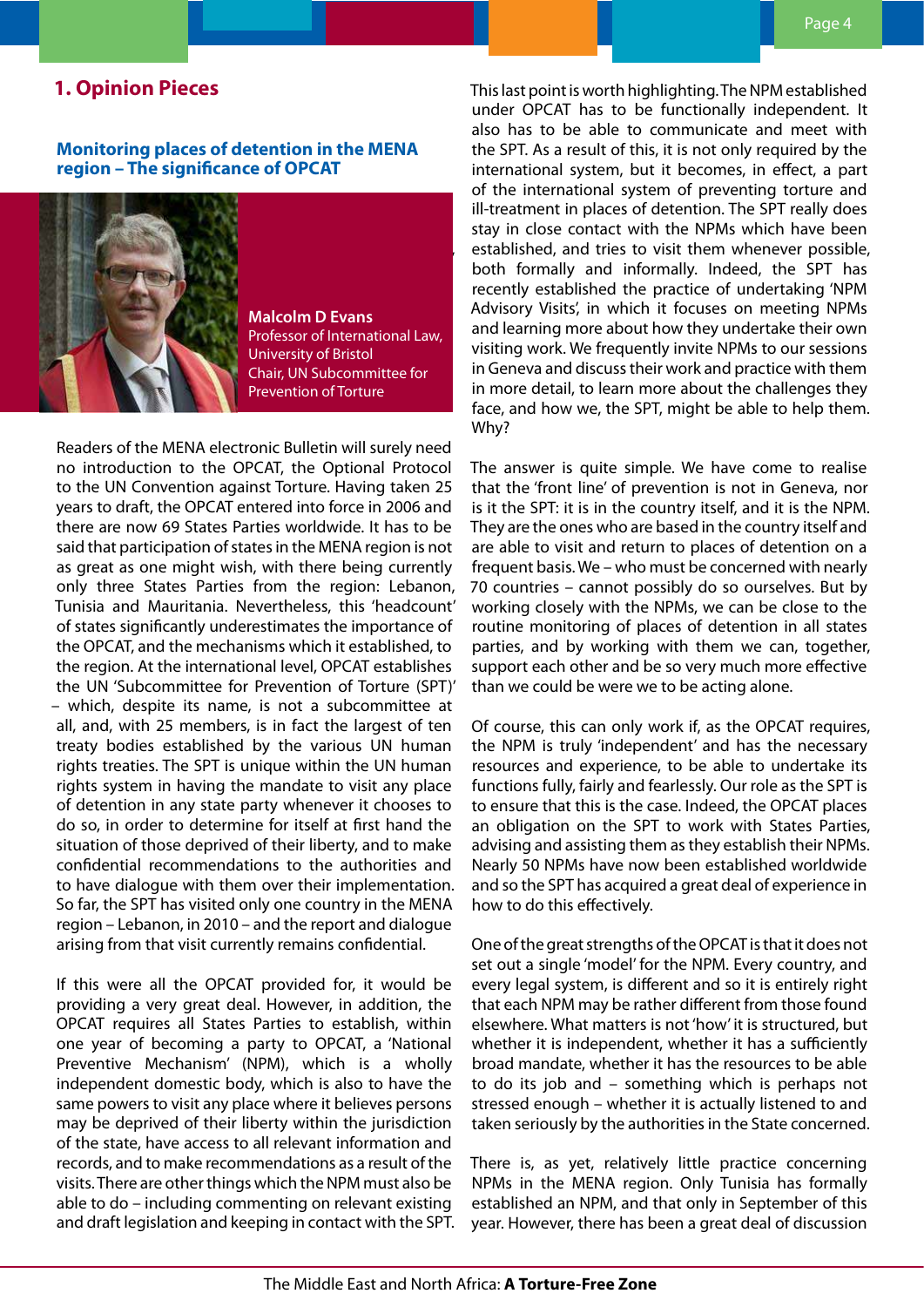about NPMs, what they are to be able to do and who might be members of them in numerous states across the region, both in States Parties and other countries. Extensive discussions have taken place in other states – including Algeria, Lebanon, Mauritania, Morocco - about what might be expected of an NPM under the OPCAT. In addition, in September 2013 Bahrain established by Royal Decree a new Prisoner's and Detainee's Rights Commission, the preamble to which expressly recalls the terms of the OPCAT. As this shows, OPCAT is a source of inspiration for, and a source of information on, the establishment of monitoring and preventive mechanisms in all states – not just in States Parties.



It is, then, clear that the relevance of establishing independent mechanisms for visiting places of detention is well understood in many states within the MENA region, and that the importance of doing so in a manner which is compatible with the OPCAT is also widely appreciated. It is, then, important for all states in the region to ensure that they not only have independent systems for monitoring places of detention, but that those systems reflect the basic principles of the OPCAT system.

In order to help with this, bodies such as the APT have produced extremely valuable guides and handbooks. The SPT has itself tried to assist States, NPMs and civil society by producing Guidelines on National Preventive Mechanisms ([CAT/OP/12/5 \(2010\)\)](http://www2.ohchr.org/english/bodies/cat/opcat/mechanisms.htm) and an 'Analytical self-Assessment Tool' for NPMs [\(CAT/OP/1 \(2012\)\)](http://www2.ohchr.org/english/bodies/cat/opcat/mechanisms.htm). There is, however, no substitute for face to face discussions, and the SPT has found it most useful to be able to meet with civil society and with those responsible for developing and establishing NPMs early on, in order to help inform them of its expectations for the mechanism, allowing them to ensure that it is established in accordance with an inclusive and transparent process, which then provides a strong foundation for its future

work. Experience has shown there to be a number of difficulties which frequently arise in practice. In the remainder of this comment, I will highlight a few of these.

#### **(a) What is a place of detention?**

The entire point of the OPCAT system is to ensure that torture and ill-treatment is made less likely as a result of preventive visits to places where persons may be being deprived of their liberty by the public authorities, or with their consent or acquiescence. It is, then, important to realise that it is not only about visits to prisons or police stations, vital though these are. The list of possible places where people might be detained is – literally – endless. Many may be 'official' places; others might be unofficial places. The NPM (or SPT) might think people are being detained by public officials in basements of office blocks, factories or bunkers in underground locations; in transit vans, trains, aircraft or flagged vessels at sea! The NPM should have the authority to visit ANY place where it suspects people might be detained by public authorities. This may include hospitals, social care homes, orphanages, military facilities, airports, seaports, immigration detention centres, border stations, and so on, depending on the legislation and practice of the country concerned. Many states try – many wanting to be helpful – to set out lists of places which fall within the mandate of the visiting body. Such lists can be useful as a reminder of the breadth of possible places of detention, but they should not be 'prescriptive'. It is easy to defeat preventive monitoring of places of detention if there is a list which is drawn up restrictively. General language, as found in the OPCAT, is best: 'places where people are deprived of their liberty'.

#### **(b) Who is a detainee?**

The SPT is clear on this: a detainee is any person who is 'not free to leave'. If you cannot 'just walk out or walk away' from the place or official when you wish to do so, then you are being detained for the purposes of the OPCAT. Sometimes it has been argued that only those formally detained by a court order, after an appearance in court, are formally detained: or only those who have been formally arrested, etc. This is not right. This would exclude a large number of people who are at any given moment under the power of detaining authorities and are in a position of potential vulnerability.

#### **(c) When may visits take place?**

To be effective, visiting mechanisms must be able to carry out both announced and unannounced visit at any time – day or night, weekday or weekend, workday or public holiday. After all, places of detention never close! Those in charge of such places need to know that such visits can happen – so that they know to allow the monitors in – but they ought not to know when they are going to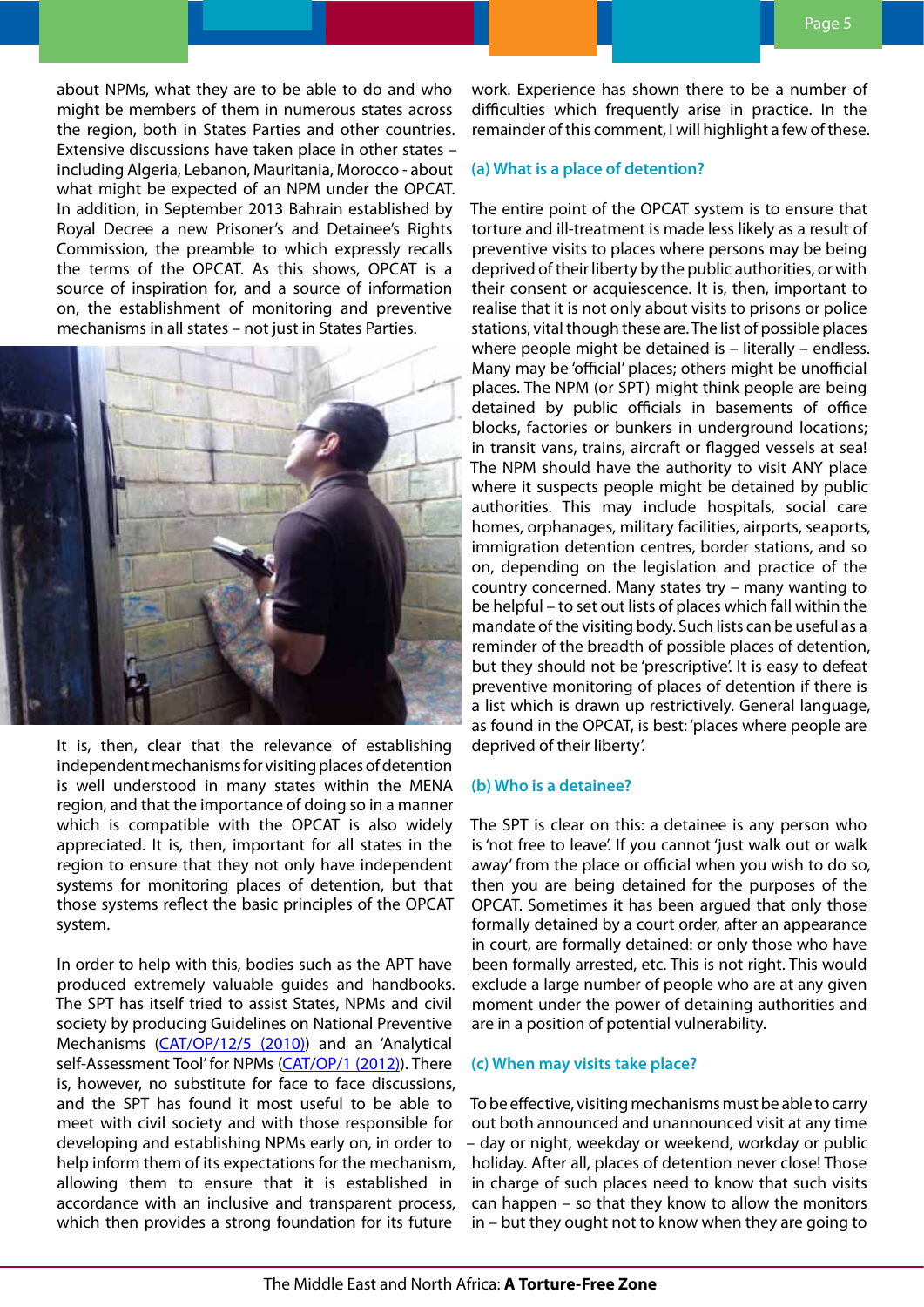<span id="page-5-0"></span>happen. If access is ever delayed, this must be reported.

#### **(d) Who is to undertake the visits?**

The visits are, of course, to be undertaken by the members or staff of the NPM – who are to be independent of the institutions visited and of the state itself. In some countries, the members of the NPM form a team (a little like the SPT) who undertake the visits in person. In other countries the NPM is an institution – such as a National Human Rights Commission or an Ombudsman's Office – and it is then the professional staff of that body – which must itself be fully independent - which undertake the visits and produce the reports on its behalf. There are many models, but the core element is the same: the members of the NPM and those who undertake the visits should be completely independent of the detaining authorities. Obviously, those who are employed by the State to operate or administer places of detention cannot be members of the NPM; nor should serving judges, prosecutors and others involved in the administration of justice. In many countries, such figures have valuable roles as visitors in their own right, overseeing the execution of sentences. This, however, should be in addition to the NPM, and not instead of it, or as a part of it.

This ought to be clear enough (though this is not always the case). However, it is also important that those involved in preventive monitoring of places of detention have prevention as their primary focus. They are NOT a complaints mechanism, and are not investigating specific allegations or complaints. Nor are they checking up on the general working of a custodial system (i.e. institutional auditors). It is also important that those visiting have a broad range of expertise relevant to their role – so medical doctors, lawyers, psychologists, psychiatrists, accountants, religious figures and many other forms of professional expertise or practical experience (including former detainees) may all have valuable insights. Gender, ethnicity and minority representation are also important factors – but above all those involved in monitoring must be able to effectively engage with all those who they find in a custodial setting – including detention staff as well as detainees. The ability to inspire the trust and to respect the confidence of all those who they meet and whom they engage in the course of their work is perhaps the overarching requirement of an effective monitor.

Detention monitoring under the OPCAT has the clear and precise focus on the treatment of persons deprived of their liberty and all that might have a bearing upon this. In the words of the SPT, 'there is more to the prevention of torture and ill-treatment than compliance with legal commitments. In this sense, the prevention of torture and ill-treatment embraces – or should embrace – as many as possible of those things which in a given situation can

contribute towards the lessening of the likelihood or risk of torture or ill-treatment occurring. Such an approach requires not only that there be compliance with relevant international obligations and standards in both form and substance but that attention also be paid to the whole range of other factors relevant to the experience and treatment of persons deprived of their liberty and which by their very nature will be context specific' ('The Approach to the Concept of Prevention', CAT/OP/12/6 (2010) please [click here\)](http://www2.ohchr.org/english/bodies/cat/opcat/ConceptPrevention.htm).

Detention monitoring under the OPCAT is, at one level, complex and demanding. At another, it is also extremely straightforward and there is a risk in making it seem more daunting than it is. What is really required of all involved is a willingness to be open, honest and realistic: common sense also takes you a very long way. Yet not everyone believes themselves free to speak openly, honestly and realistically about the reality of detention – and OPCAT is designed to help everyone feel their way towards becoming so.

# **Membership of National Preventive Mechanisms – standards and experiences**



**Esther Schaufelberger** MENA Programme Officer APT

The National Constituent Assembly of Tunisia passed the law to establish the National Authority for the Prevention of Torture on 9 October 2013. By this, Tunisia is enacting the legal basis for the National Preventive Mechanism (NPM) required under the Optional Protocol to the UN Convention against Torture (OPCAT), the first of its kind in the Middle East and North Africa. International and Tunisian NGOs welcomed this adoption and called upon the Tunisian parliament to appoint independent and qualified experts to this new body.<sup>1</sup> enne des droits de la loi tunisienne créantements de la loi tunisienne des droits de l'homme, enne des droits de l'homme des droits de l'homme de la loi tunisienne créantements of the Mation APT and the Tunisian NGOs welco

According to the law, which has not yet been published at the date of writing this article, the National Authority will be composed of 16 independent members. Six of the members will come from civil society; two will be university professors, one a child protection specialist,

<sup>1 «</sup> L'Adoption de la loi tunisienne créant le MNP donne l'espoir dans [un avenir sans torture](http://www.apt.ch/fr/resources/l-adoption-de-la-loi-tunisienne-creant-l-instance-nationale-pour-la-prevention-de-la-torture-donne-l-espoir-dans-un-avenir-sans-torture/) », joint press release by 17 NGOs; « Landmark [opportunity to combat torture](http://www.hrw.org/news/2013/10/14/tunisia-landmark-opportunity-combat-torture)", Human Rights Watch, 14.10.2013 ; « Déprivation de liberté n'est pas déprivation de droits », Ligue tunisi-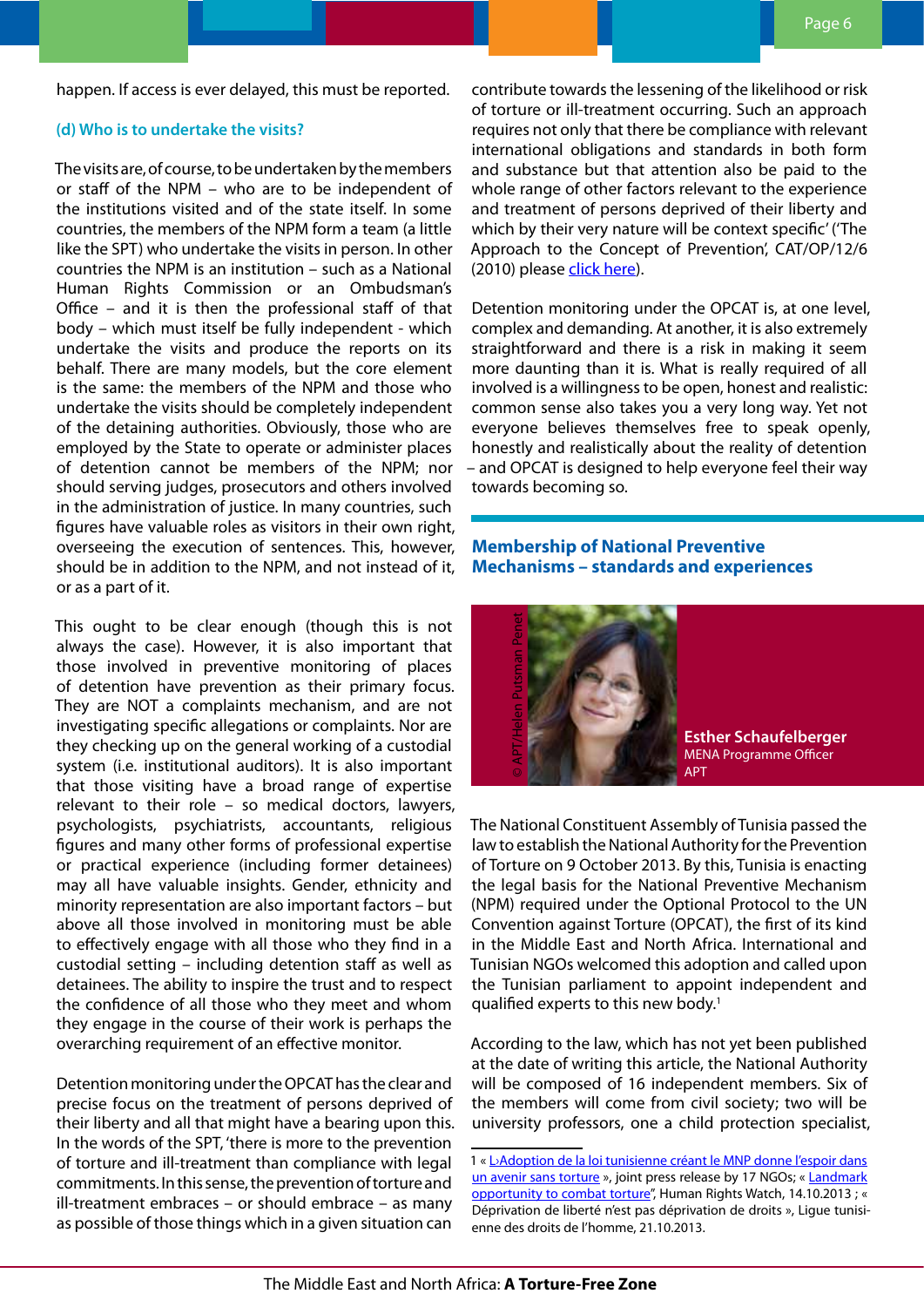two lawyers, three medical doctors and two retired judges. They will be appointed by the legislative power (either the Constitutional Assembly or the next parliament). For the lawyers and medical doctors there will be a pre-selection by their professional association.

# **What does a prevention mechanism do?**

NPMs are mandated to conduct regular visit to all types of places where persons are deprived of liberty. They must also have the power to access all places of detention, without restriction, to access all information and to be able to talk with detained persons in private. Their visits should lead to reports and concrete recommendations to improve the protection of persons deprived of liberty. NPMs can also make comments on laws and regulations and propose reforms

- What kind of skills and profile do candidates for membership in such NPMs need?
- What else do nominating and appointing authorities need to take into consideration when proposing candidates?

The OPCAT provides a series of standards. In addition to this, we can also draw some preliminary lessons from existing NPMs and monitoring bodies in other parts of the world.

These considerations are also important for the appointment of members to other independent detention monitoring bodies, like Bahrain's Prisoner's Rights Commission, which was created by Royal Decree on 3 September 2013. This is composed of 11 members with the mandate to conduct preventive visits to places of deprivation of liberty. The members have not been appointed yet either. The APT has called upon Bahrain to appoint independent and qualified members to this commission<sup>2</sup>. Bahrain is not a State Party to the OPCAT, but took inspiration from the OPCAT when creating this new commission.

# **1. OPCAT standards**

Preventive monitoring is a specialised task that requires personal dedication and specific skills: preventive mechanisms can only be effective if they are composed of persons who combine both dedication to the cause and the required skills to conduct the monitoring. NPMs are generally composed of two or three categories of persons: the members of the NPM, the staff of the NPM and (sometimes) external experts. Members are the persons officially appointed to the institution, whereas the staff is employed by members to support their work. Some NPMs can further call on external experts for specific tasks such as visits to special types of places of

2 [« Independent members key to Prisoners' Rights Commission](http://www.apt.ch/en/news_on_prevention/independent-members-key-to-new-prisoners-rights-commission-in-bahrain/#.Um-bnm0TWd4) », APT, 17.09.2013.

# detention.

#### *Independence*

First of all, members, staff and experts of an NPM need to be personally and institutionally independent from State authorities. The OPCAT requires that the State Parties guarantees the functional independence of the institution as a whole and ensures that the institution is composed of independent personnel (OPCAT, Article 18.1). In practice, independence means that the NPM must be capable of acting without interference from state authorities. This includes obviously not tolerating interference from authorities responsible for prisons, police stations and other places of detention, nor from the government and the civil administration. They equally must not tolerate interference by political parties. The NPM also needs to be independent from the judiciary and from other actors in the criminal justice system.

The NPM should therefore not include individuals who presently occupy (or are on short term leave from) active positions in the government, the criminal justice system or law enforcement. They should further be independent in the sense that they should have no personal connections with leading political figures or with law enforcement personnel, such as political allegiances or close friendships. Even if the proposed member would in fact act in an impartial manner, if she or he could be perceived as being biased, this could seriously compromise the work of the NPM. Therefore, members must be independent and must be seen to be independent.

# *Required capabilities and professional knowledge*

According to the OPCAT, "State Parties shall take the necessary measures to ensure that the experts of the national preventive mechanism have the required capabilities and professional knowledge." (OPCAT, Article 18.2)

Preventive monitoring relays on a multidisciplinary approach. The NPM thus needs to be able to draw on professional knowledge in a number of fields, such as human rights, healthcare (including physical and mental health), and the administration of justice.

In the field of healthcare, public health skills will contribute to understand the overall system of health provision in the places of detention. Psychological knowledge is key to understand the mental health aspects of detention, while forensic expertise is needed to examine victims of torture and ill-treatment.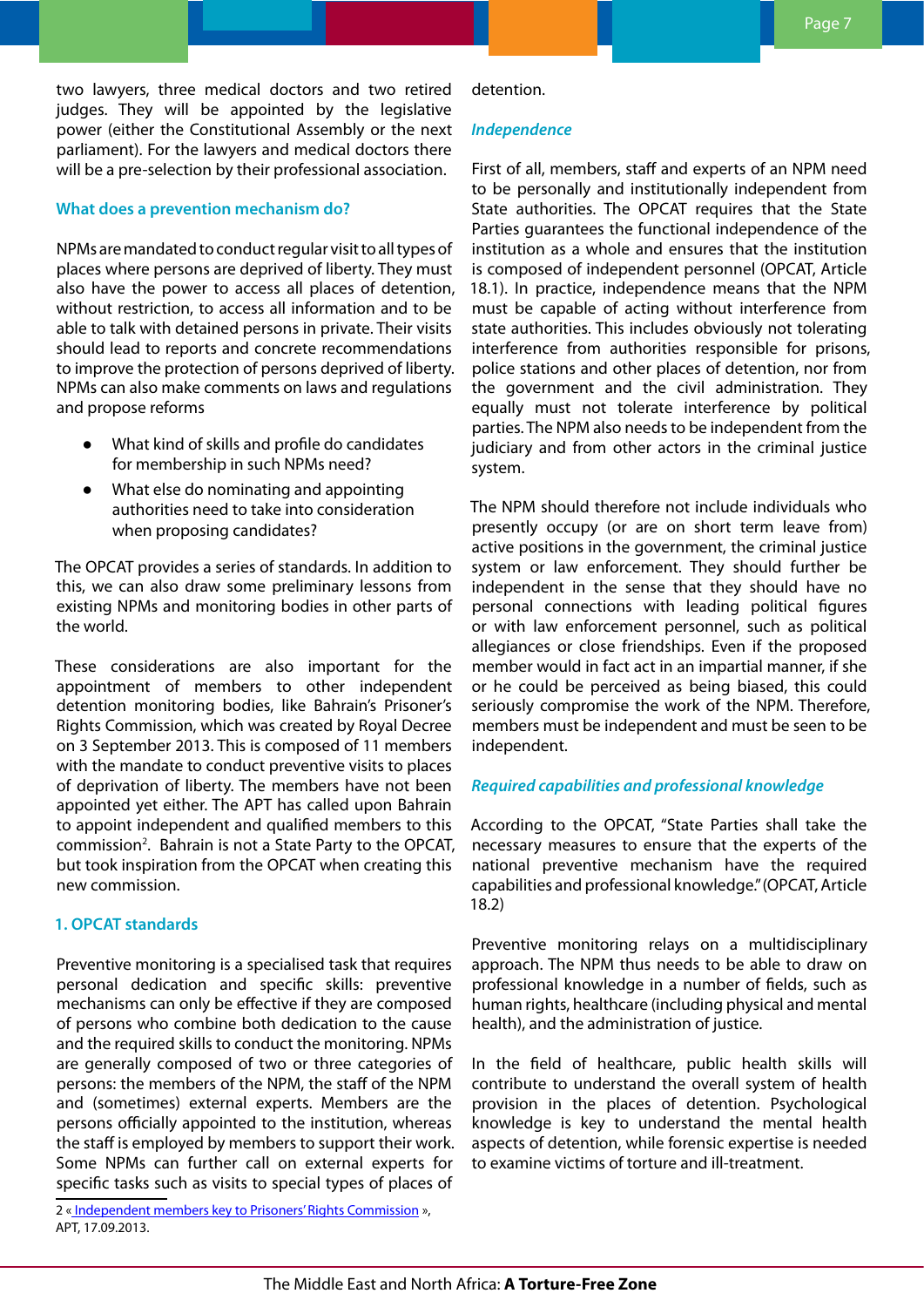#### *Pluralistic composition*

Thirdly, the OPCAT requires that State parties "strive for a gender balance and the adequate representation of ethnic and minority groups in the country". (OPCAT, Article 18.2) The pluralist composition of the NPM ensures that the NPM is well routed in the different ethnic and social compositions of the country and includes different perspectives. This is of practical relevance when conducting monitoring visits so that the NPM can relate to the different persons it will encounter, and also for it to be able to convince large segments of the population about the importance of preventing torture and ill-treatment, and to communicate its messages in a relevant way.

#### **2. Practical application**

Different lessons can be learned from the application of these standards in practice. The following lessons are not an exhaustive list, and more aspects continue to grow with each new National Preventive Mechanism.

#### *Availability*

Preventive monitoring is time consuming. Preparation, conduct and follow-up to visits in all parts of the country take a lot of time. Moreover, members of NPMs need to be flexible in the employment of their time in order to be able to react quickly to urgent matters and emergencies in places of detention.

Appointing authorities have a tendency to appoint wellknown persons that have proven their capacities and capabilities through a number of previous mandates and appointments at the national and the international level. Such person can indeed be key to give a high-profile to the institution, which in return can open doors and ears of policy makers. Persons with a high-profile reputation might be able to be more upfront and courageous in challenging the administration, which can be necessary at times to push for torture prevention reforms.

The downside of this choice is that such persons might not be available enough for the mandate as a member of the mechanism, for example if they are frequently out of the country or engaged in other activities. The risk of lack of availability is particularly prevalent where members are not engaged on a full-time schedule for the NPM.

# *Conflict of interest*

Members and staff of NPMs need expertise related to detention and the administration of justice. But they will often have acquired this expertise through working within the system. This can lead to conflicts of interest. Conflict of interest can also arise where experts provide

services in advisory capacities to authorities in charge of places of detention.

It is important to ensure that members of NPMs are not put in a position where they have to monitor the implementation of policies that are the fruit of their own advice, which would consist of a clear conflict of interest.

In order to avoid conflicts of interest, some authorities have opted for appointing persons at the end of a career or persons that have already retired from service. But of course this will only be effective in societies in which alliance to a service or an administration effectively ends with the end of the contract or career.

In some jurisdictions, NPM members are nominated or proposed by their professional associations or by peers. This might lead to conflict of interest, if they feel that they need to represent the interest of their professional association in the NPM.

Former prisoners can also make important contributions based on their expertise. Some NPMs have therefore started to call upon "former service users" as experts. However, former detainees might also be confronted with a different type of conflict of interest that can manifest itself in a lack of distance when confronted with difficult individual situations. Authorities therefore have to be careful to avoid appointing persons who could be re-traumatised.

In small countries, appointing authorities have tried to avoid conflicts of interest for members of NPMs by appointing members who made their professional experience outside of the country, to ensure that they have a certain distance from civil servants and authorities.

## *Communication skills*

National Preventive Mechanisms provide a link between some of the most vulnerable individuals in society, the illiterate and marginalised among the prisoners, to the highest level of authority in the state. Moreover, they need to be able to communicate their message effectively to the larger public.

Members of the NPM need therefore to be able to communicate with the vulnerable individuals in a simple and respectful way. On the other hand, they need to be able to gain the trust of members of parliament, ministers and senior officials.

This requires very good communication skills and an open mind. Experience in communicating with persons from all walks of lives can therefore become an important criterion for the selection of members. Human rights defenders, doctors, lawyers or teachers might have gathered such experiences. On the other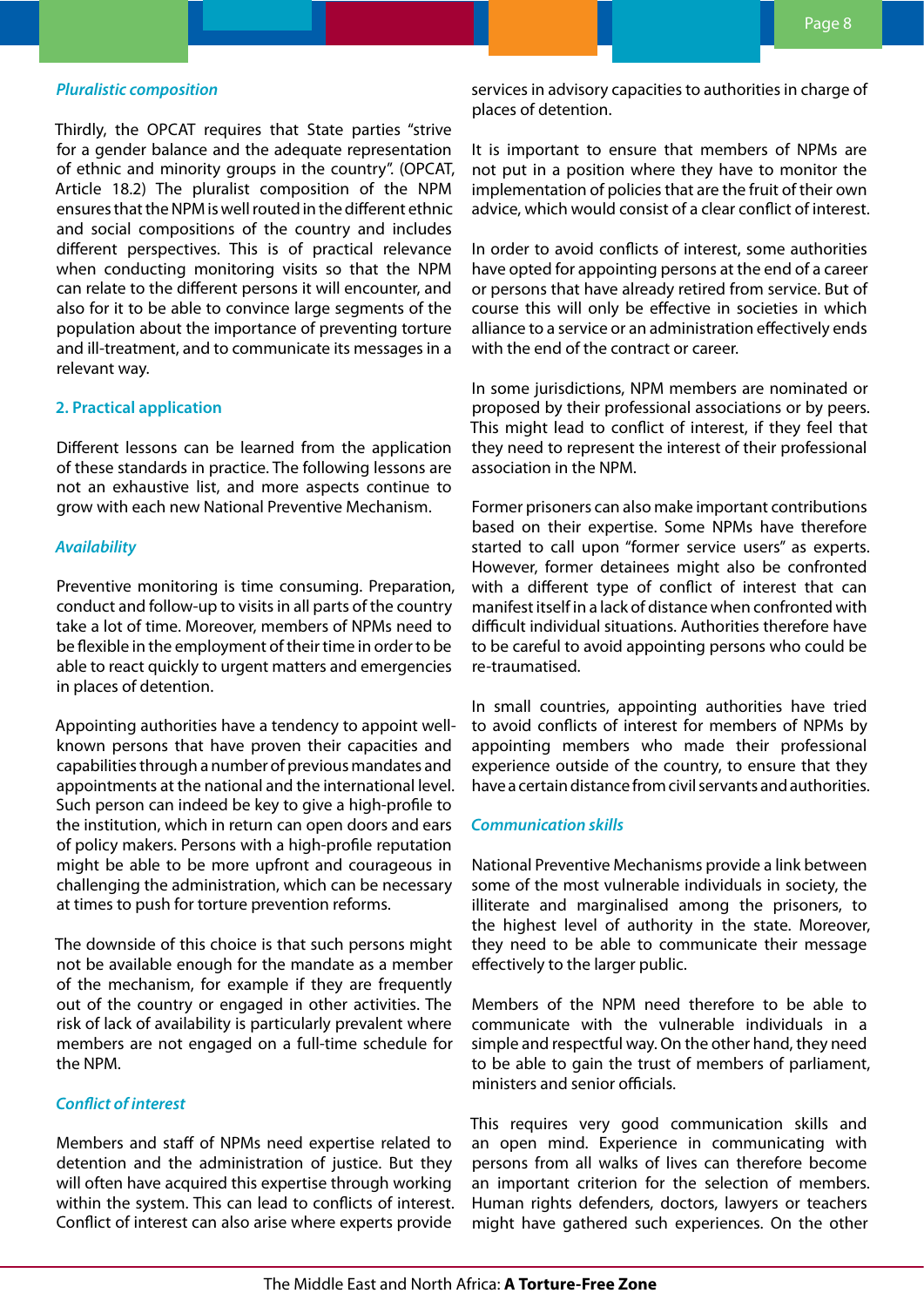<span id="page-8-0"></span>hand, negotiation skills and readiness to engage with high level authorities is necessary to obtain torture prevention reforms.

In any case, designating persons with a discriminatory attitude would be very inappropriate.

## *Group dynamic and composition*

The NPM needs to be able to function and communicate as an entity. This is particularly challenging when made up of a relatively large number of individuals not engaged on a full-time basis. Appointing authorities have sometimes failed to consider the group dynamic. If a body is made up of several high-level individuals this might lead to a conflict of leadership within the NPM. Members of an NPM should therefore be ready to work in a team and respect each other.

The NPM needs to be able to develop a group identity. This requires that the members will not represent other institutions during visits and meetings in which they represent the NPM. It would be harmful for the NPM if, for example, an NPM member stemming from an NGO providing legal or medical service to detainees would mix up between the different roles while conducting visits.

The OPCAT requires from states to strive for gender balance in the composition of NPMs. In practice it has indeed proven very important for visiting teams to be able to relay on men and women, in particular because of the general segregation of gender observed in places of detention.

Clear rules of procedure and internal regulations can contribute to creating a conducive climate for team work.

# **Conclusion**

Preventive monitoring requires a set of quite specific skills, as briefly laid out in this article. But an NPM can only succeed thanks to the commitment of individuals who are dedicated to preventing abuses against human dignity for all persons deprived of liberty. Successful

NPMs are therefore made up of dedicated individuals ready to listen, to observe, to analyse and to follow through for the implementation of recommendations.

For more information check the ["Optional Protocol to the](http://www.apt.ch/en/resources/the-optional-protocol-implementation-manual/?cat=60) [UN Convention against Torture:](http://www.apt.ch/en/resources/the-optional-protocol-implementation-manual/?cat=60)  [Implementation Manual"](http://www.apt.ch/en/resources/the-optional-protocol-implementation-manual/?cat=60), APT 2010 and the [OPCAT](http://www.apt.ch/en/opcat-database/)  [database](http://www.apt.ch/en/opcat-database/) on the APT website.



# **2. Recent developments**

#### **Mervat Rishmawi**

Human Rights Consultant

*The following is a brief summary of selected highlights of main developments relating to detention and prevention of torture and ill-treatment in the work of UN human rights mechanisms.*

# **Torture in Libya**

In October 2013, a joint report by the UN Support Mission in Libya (UNSMIL) and the Office of the UN High Commissioner for Human Rights (OHCHR) was issued to draw attention to continued violations in Libya despite the Government's efforts. It adds that prolonged detention and interrogation at the hands of armed brigades without experience or training in the handling of detainees or conducting criminal investigations, as well as the lack of effective judicial oversight, create an environment conducive to torture or other ill-treatment. It indicates that torture is widespread and records 27 cases of death in custody. The report recommends that action must be taken to transfer detainees held by armed brigades to effective state control and renewed efforts to build the capacity of the criminal justice system.

Please [click here](http://unsmil.unmissions.org/Default.aspx?alias=unsmil.unmissions.org&language=en-US) for information on the UNSMIL in Arabic and English and please [click here](http://unsmil.unmissions.org/Default.aspx?tabid=3543&ctl=Details&mid=6187&ItemID=1736410&language=en-US) for the report.

# **Solitary confinement**

On 7 October 2013, the UN Special Rapporteur on torture called on the United States to immediately end the indefinite solitary confinement imposed on a detainee since 1972. The Special Rapporteur considered such detention to clearly amount to torture. He stressed that persons held in solitary confinement should always be allowed to challenge the reasons and the length of such conditions of detention, and that they should always have access to legal counsel and medical assistance. He called for an absolute ban of solitary confinement of any duration for juveniles, persons with psychosocial disabilities or other disabilities or health conditions, pregnant women, women with infants and breastfeeding mothers as well as those serving a life sentence and prisoners on death row. It should be noted that in his report to the General Assembly in 2011, the Special Rapporteur stressed that the practice of solitary confinement should be used only in exceptional circumstances or when absolutely necessary for criminal investigation purposes. He also concluded that prolonged solitary confinement and seclusion may constitute torture or ill-treatment.

For more details on solitary confinement and the Special Rapporteur's report on the subject please refer to [\(A/66/268, 5 August 2011\).](http://ap.ohchr.org/documents/dpage_e.aspx?m=103)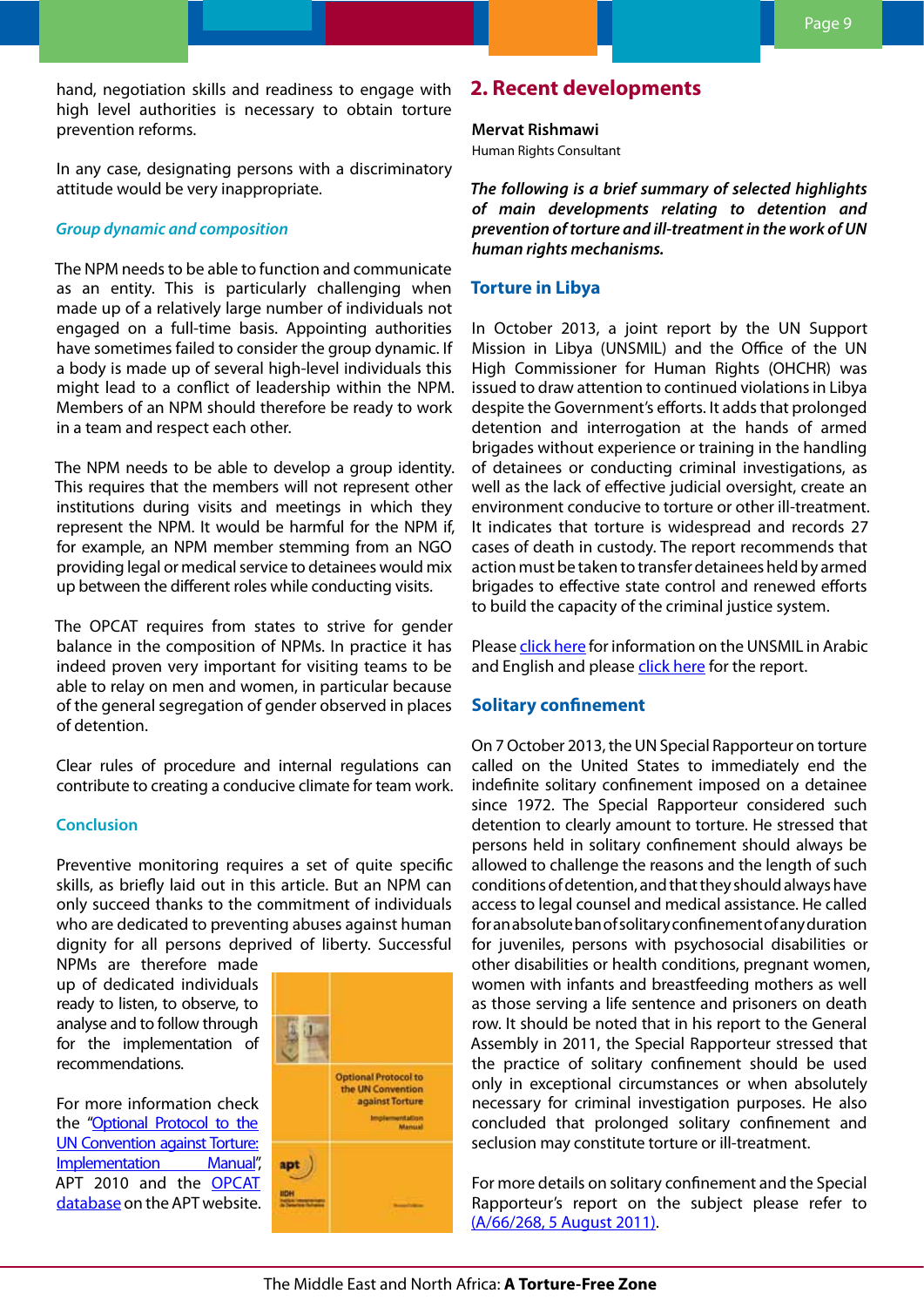# <span id="page-9-0"></span>**Standard minimum rules**

The Special Rapporteur on torture urged governments to update the UN Standard Minimum Rules for the Treatment of Prisoners adopted more than five decades ago, but stressed that "any revision must not lower existing standards". The Rapporteur pointed out that the fact that the absolute prohibition of torture and other forms of ill-treatment is absent from the Rules demonstrates that they require considerable revision. He also emphasised the need to regulate the use of solitary confinement, including inserting an absolute ban on its use for indefinite or prolonged durations, and to prohibit any use of solitary confinement against juveniles, persons with mental disabilities and women who are pregnant or nursing. In his report in August 2013, the Rapporteur highlights targeted areas of review and offers a set of procedural standards and safeguards from the perspective of the prohibition of torture or other ill-treatment that should, as a matter of law and policy, be applied, at a minimum, to all cases of deprivation of liberty. Please refer to document A/68/295, 9 August 2013 for the report of the Special Rapporteur on the subject. The next Expert Group meeting deliberating proposed revisions to the Rules will be in January 2014. [Click here](http://www.apt.ch/content/files_res/mena_bulletin04_en.pdf) for the article on the revision of the Rules in issue 4 of the previous Bulletin.

## **The death penalty**

On the occasion of the World Day against Death Penalty on 10 October 2013, the Special Rapporteur on Torture and the Special Rapporteurs on extrajudicial executions called on the international community to intensify global efforts to definitively move States away from the death penalty. They reminded that there remain a number of States where people continue to be executed in contravention of the standards imposed by international law. The Special Rapporteur on Torture warned that the use of the death penalty could entail cruel, inhuman and degrading treatment in violation of international law. The experts drew special attention to the need for retentionist States to ensure that death penalty cases are subject to the most stringent respect of fair trial and due process standards, while recalling UN Secretary-General Ban Ki-moon's words: "The taking of a life is too absolute, too irreversible, for one human being to inflict it on another, even when backed by legal process.".

#### **Enforced disappearances**

Chairs of the Committee on Enforced Disappearances and the Working Group on Enforced or Involuntary Disappearances warned that there is a need to better protect relatives and civil society groups working on issues related to enforced disappearances, including those who are directly or indirectly reporting violations. They also stressed how the brutal nature of enforced disappearances requires that all parties work quickly and constructively to ensure its eradication, which require a victim-centred perspective that seeks an integrated long-term approach to adequate justice, truth, memory and reparation. The Committee on Enforced Disappearances has now entered the implementation phase. It started examining the reports of State parties, and receiving requests to activate its urgent action procedure to locate and protect disappeared persons as well as individual complaints on violations of the rights protected by the International Convention for the Protection of All Persons from Enforced Disappearance. For more information on the work of the Committee, please [click here.](http://www.ohchr.org/EN/HRBodies/CED/Pages/CEDIndex.aspx)

# **Access to justice and the Millennium Development Goals**

The UN Special Rapporteur on transitional justice warned that "unaddressed human rights violations are spoilers of sustainable development." In his report to the General Assembly in August 2013, he urged the UN and its Member States to incorporate goals on access to justice and remedy in the post-2015 development framework. The Special Rapporteur explained that a limited and narrow approach to development, which ignores justice considerations, will not be sustainable. Therefore, access to justice and remedies must be part of any serious agenda for development. The Rapporteur reminded States of what he called the "Tunisia test" to the new post-2015 framework: goals and indicators established should not foster the appearance of a development success story in societies where development is selfevidently undermined by large-scale deficits in security, justice and rights.

Please refer to the Special Rapporteur's report **A/68/345**, [23 August 2013](http://ap.ohchr.org/documents/dpage_e.aspx?m=193) to view the report of the Special Rapporteur.

#### **Military tribunals**

The UN Special Rapporteur on the independence of judges and lawyers called for stronger regulation of military tribunals and urged States to adopt the draft principles governing the administration of justice through military tribunals. She noted that military tribunals continue to raise serious concerns in terms of access to justice, impunity, independence, impartiality and respect for fair trial standards.

For the full text of the statement, please [click here.](http://www.ohchr.org/EN/NewsEvents/Pages/DisplayNews.aspx?NewsID=13911&LangID=E)

#### **Legal aid**

Further, in her annual report to the Human Rights Council, the Special Rapporteur on the independence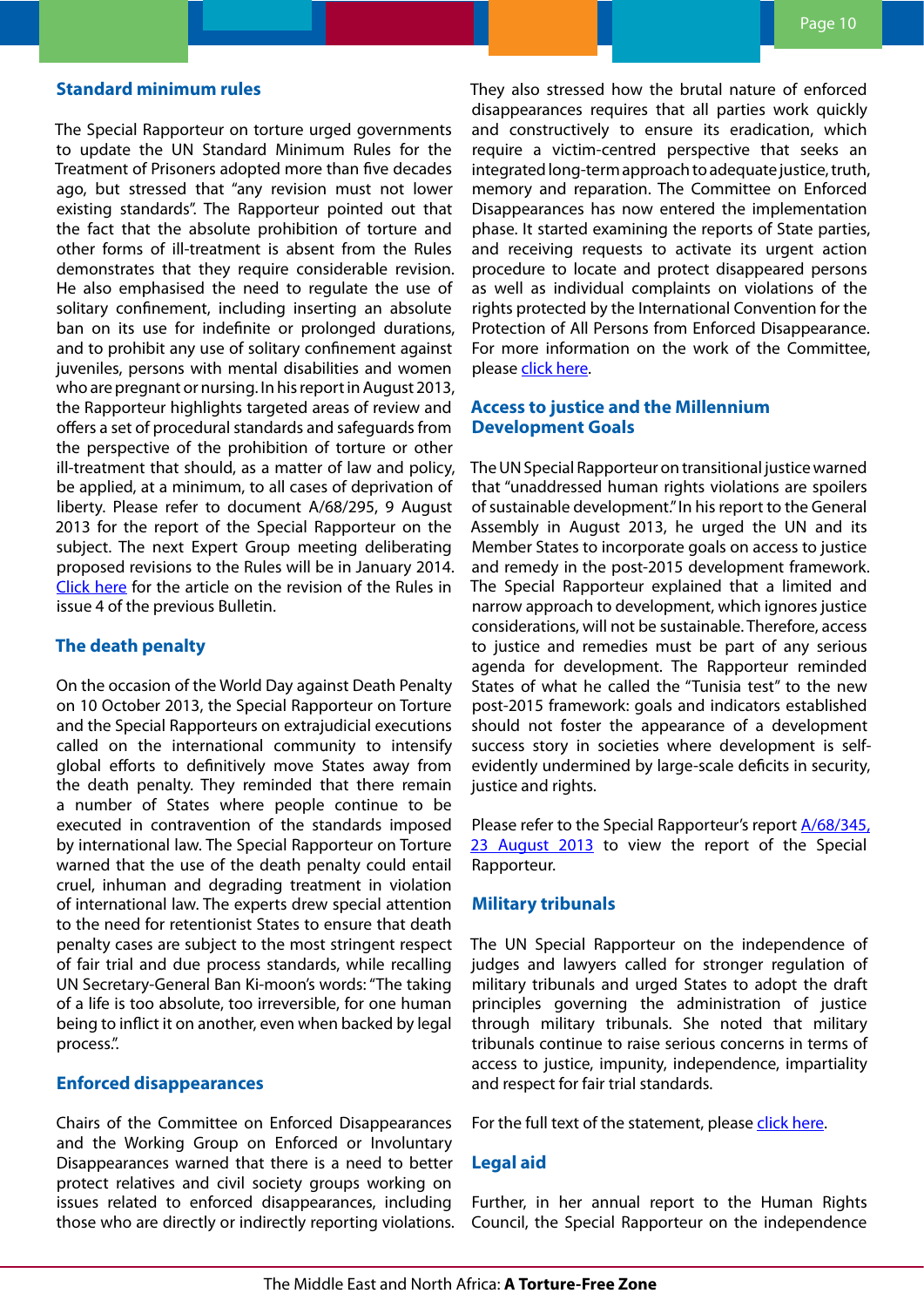<span id="page-10-0"></span>of judges and lawyers drew attention to obligations of states in relation to legal aid. She highlighted existing international human rights standards relating to legal aid; and focused on the normative content of the right to legal aid, reviewing the jurisprudence of human rights treaty bodies and regional courts on this issue. She also analysed the legislative, judicial, administrative, budgetary, educative and other measures that States are required to take in order to give effect to the right to legal aid in their domestic order.

For full text of the report, please refer to the document [A/HRC/23/43,](http://ap.ohchr.org/documents/dpage_e.aspx?si=A/HRC/23/43) 15 March 2013.



**Women in detention**

The UN Special Rapporteur on violence against women raised concern that many countries are witnessing a disproportionate rate of increase of incarcerated women, compared to their male counterparts, as well as harsher detention conditions for them than men. She talked about causes, conditions and consequences of women's incarceration highlighting reasons including incarceration for illegal activities which women commit in response to coercion by abusive partners. Disturbingly, she stressed, in some countries women are also imprisoned for 'moral' crimes such as adultery or extramarital sex, facing stringent evidentiary rules that even result in the incarceration of rape victims. She also highlights how women prisoners often face harsher conditions than those experienced by their male counterparts. Women are vulnerable to numerous manifestations of violence, including rape by inmates and guards, being forced into prostitution or touched in a sexual manner during searches, she underscored.

For further details of the report, please refer to the document [A/68/340](http://www.ohchr.org/Documents/Issues/Women/A-68-340.pdf), 21 August 2013.

# **Protection of persons deprived of their liberty**

The report of the UN Secretary General "Human rights in the administration of justice: analysis of the international legal and institutional framework for the protection of all persons deprived of their liberty" concludes that there is a comprehensive framework for the protection of all persons deprived of their liberty. However, the main challenges lie in the implementation of relevant norms and standards at the domestic level. The report looks into the framework for the protection of all persons deprived of their liberty, looking at standards and recent developments from treaty bodies, special procedures and other bodies. The report is a very good source outlining the standards and developments of jurisprudence. It includes a list of challenges comprising those related to judicial oversight; overuse of detention in various contexts including pre-trial detention and detention of migrants; overcrowding; death and cases of serious injury in detention; and protection of individuals from specific groups deprived of their liberty. The report ends with a number of conclusions and recommendations.

Please [click here](http://www.ohchr.org/EN/HRBodies/HRC/RegularSessions/Session24/Documents/A-68-261-ENG.pdf) to access the report.

# **Role of NGOs in the Universal Periodic Review (UPR)**

UPR Info, an NGO based in Geneva, has developed a simple timeline to guide NGOs through the UPR process, highlighting NGOs' role and what to do during the following stages: 1) before the Review; 2) during the Review; 3) between the Review and adoption of the Report at the Human Rights Council; 4) adoption of the Report at the Human Rights Council; and 5) between two reviews.

Pleas[e click here](http://www.upr-info.org/IMG/pdf/timeline_ngo_participation_e.pdf) to access the timeline.

For further details, including dates for submission of NGO information in forthcoming session of the Human Rights Council up to October/ November 2016 (which marks the end of the second cycle of the UPR), please [click here](http://www.upr-info.org/-NGOs-.html).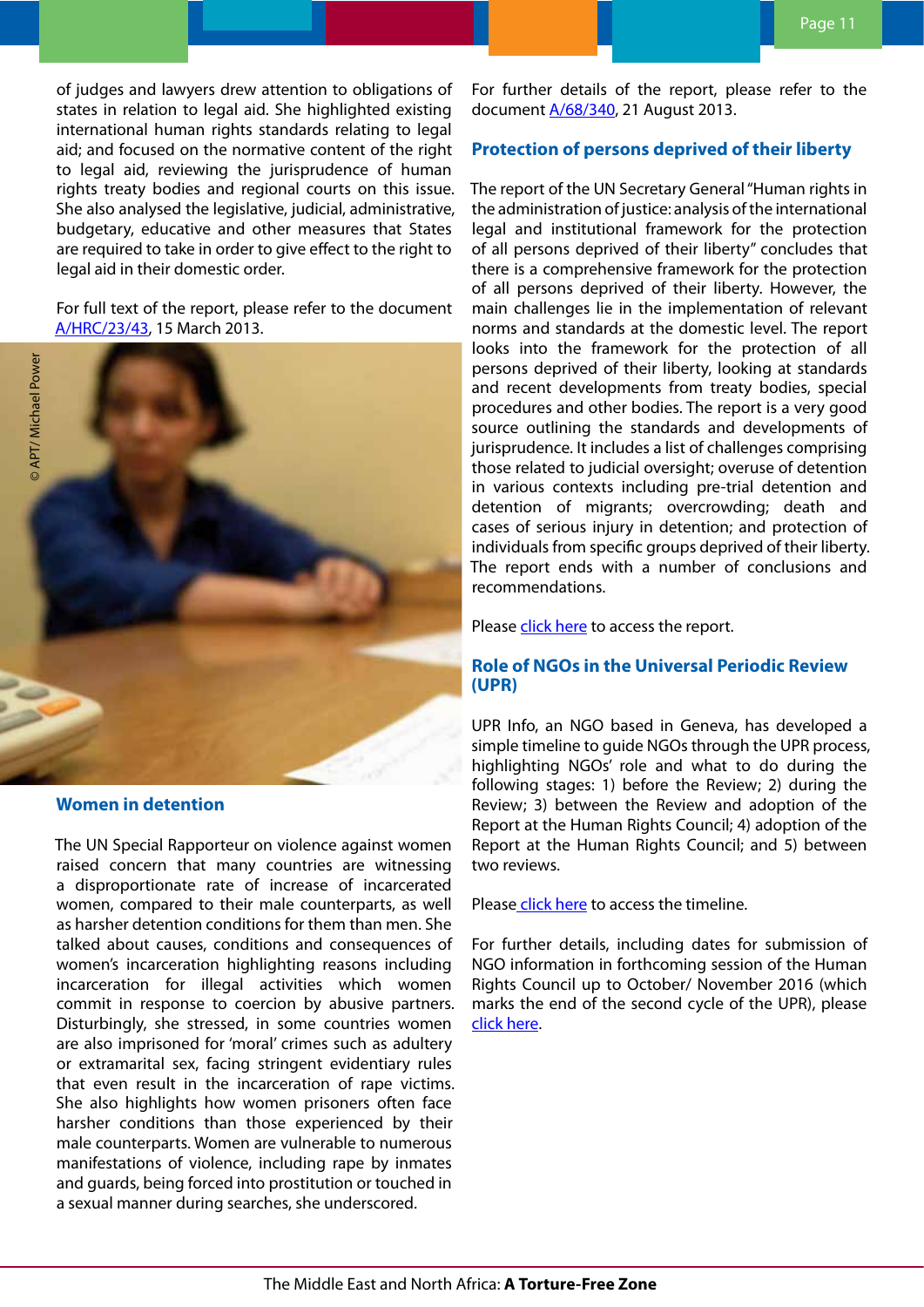# <span id="page-11-0"></span>**3. From the Field**



# **Reenacting Tadmor: When words are not enough…**

**Monika Borgmann**

Director, UMAM Documentation & Research

Cells and tires are arranged on stage in a replica of Tadmor, among the worst of Syria›s prisons.

At seven o'clock in the morning, two guards arrive to begin distributing «breakfast.» Inside one of the tiny cells, a group of men are on high alert. Because they know that surviving the challenge may not be possible, some of them tremble with fear. Others, however, focus unflinchingly on what will happen soon. The guards› shouts become louder as they draw closer, and the tension inside the cell reaches fever pitch. Determined to retrieve the meagre portion of rancid food that will hopefully sustain everyone another day, Raymond resolves to win the next round of the deadly game he has survived for the last five years: the daily race against death.

The men who bring this breath-taking performance to life are not actors: Raymond is among the hundreds of Lebanese who disappeared during the country›s lengthy civil war (1975 – 1990) and spent 12 years in Syrian prisons. When he finally returned home in 1998, Raymond struggled to repress the memories of Tadmor Prison. But when the Syrian revolution erupted in 2011, news about political imprisonment and repression in that country forced Raymond to confront the abuse he suffered and the abiding despair he experienced. Yet it also reawakened his will to resist. After years of living in silence in a society that wanted to know nothing of such foreign travails, Raymond and his comrades decided they would be heard. Not only would they speak in their own behalf, they would also lend their voices to the countless other Lebanese and Syrians still enduring those horrors. After all, the unspeakable is happening again—now!

In 2012, UMAM Documentation and Research

began to cooperate closely with another Lebanese NGO, the association of Former Lebanese Political Detainees in Syrian Prisons. During our regular meetings, we learned only too well that alone, words are not enough to describe the torture, pain, fear and humiliation these men experienced. And when words failed them, the men stood spontaneously to re-enact the experiences that defied words. Startled, we soon encouraged them to present a live performance about Tadmor. While we conceived the general idea, every element came from this group of seven men, who decided to confront their trauma: they wrote the script, built replicas of the cells they once inhabited, decorated the stage and decided who would play the prisoner or the guard. They even opted to shift roles periodically. The performance debuted in Beirut on the 11th October 2012, and its success was overwhelming; the long silence had finally been broken. A month later, the troupe was invited to perform in five German cities during May 2013, and as before, each performance was a resounding success.

While I am not a therapist, I have been the group›s mentor throughout this process. To improve my effectiveness, I consulted a certified trauma therapist to gain a better understanding of group dynamics and the healing process. Ultimately, "Reenacting Tadmor" became a form of art therapy, a tool the men could use to exorcise the prison›s evils and jump-start their long-term healing process. Not only did the production enable the men to confront the trauma each had experienced, it also allowed them to share their story with the world.

In terms of its impact, watching the performance is an extraordinarily painful experience since it compels us to ask the ponderous question: What drives humans to such extreme inhumanity? And as the men involved allow us to glimpse snippets of the violence and humiliation they suffered, we are confronted with another important question: Could I have survived…? But despite demonstrating the strength that enables these men to relive those hellish experiences, they teach us that survival is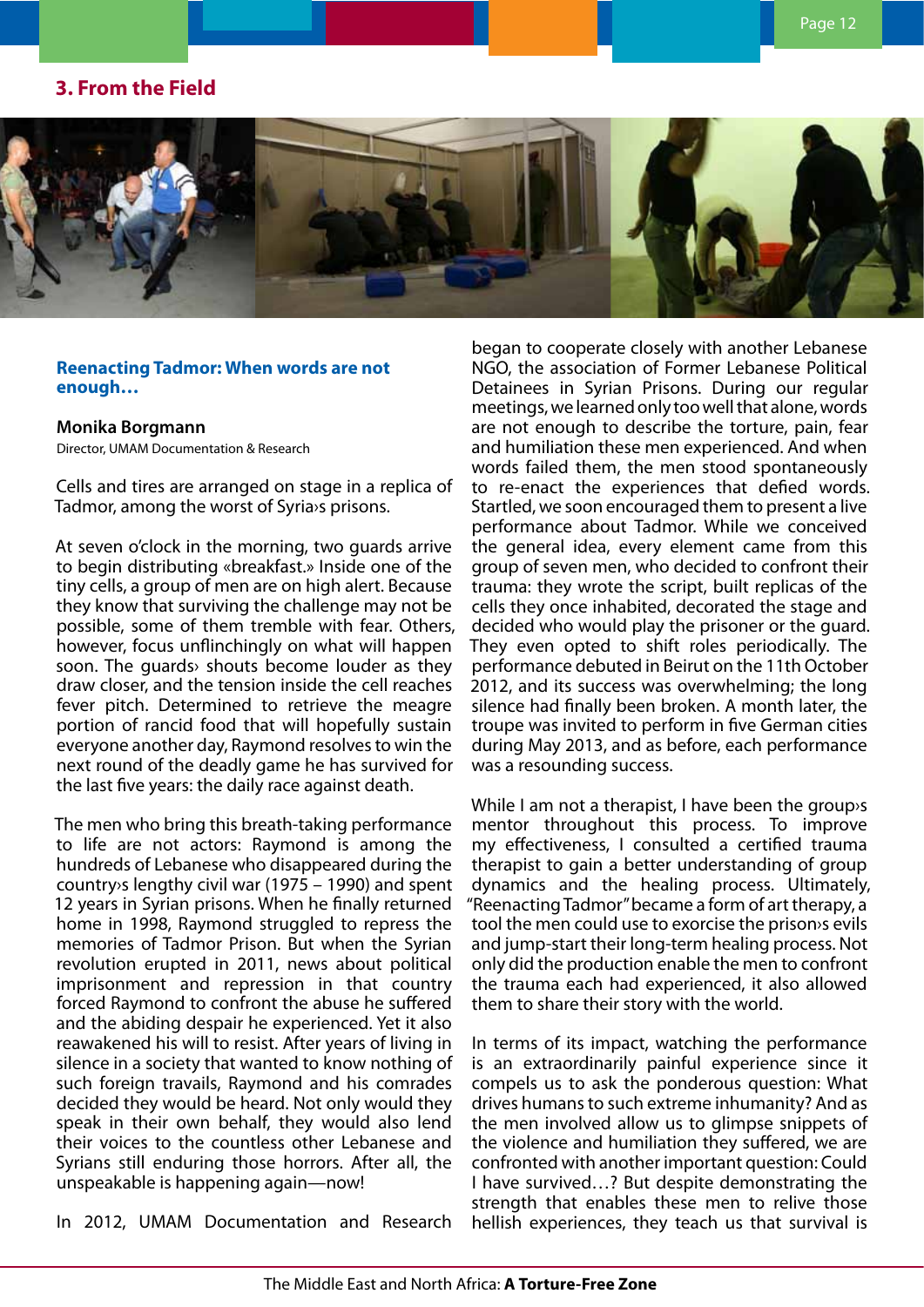<span id="page-12-0"></span>possible—which gives us hope. In Germany, an audience member asked after the performance how he could help. One of the men answered, «You›ve seen our performance and allowed me to place this burden on your shoulders. Now, you can spread the message…." For those of us involved directly with human rights, this performance produces an almost visceral response since it genuinely recreates the in situ experience of monitoring places of detention. Moreover, it reminds us that depravity and abasement still flourish in Syria and around the world.

# **Forming a new generation of independent monitors in the MENA region**

# **Giorgio Caracciolo**

DIGNITY – Danish Institute Against Torture

The MENA Regional Forum for Monitoring of Places of Detention and Prevention of Torture (the Forum) is an initiative of DIGNITY – Danish Institute Against Torture (Denmark), and Restart Centre for the Rehabilitation of Victims of Violence (Lebanon). We have been working together developing the Forum since April 2012 and joined efforts to bring together civil society organisations (the Forum's members) from nine countries of the region. Today the Forum's goals are to:

- 1. Facilitate and support Forum members in conducting independent monitoring visits to places of detention, as envisaged by the inherent international standards and mechanisms;
- 2. Support national lobbying efforts aimed at fully executing the OPCAT, including the establishment of independent National Preventive Mechanisms;
- 3. Provide technical assistance and follow-up establishing national monitoring teams through joint advocacy efforts as well as via other relevant means;
- 4. Gather data for the purpose of analytical and monitoring work on conditions of detention in the MENA region and for the purpose of advocacy and lobbying to promote prevention of torture as well as cruel, inhuman and degrading treatment or punishment.

In order to achieve these goals DIGNITY and Restart propose that members of the Forum meet in regional meetings or tailored working group meetings to exchange monitoring experiences and develop best practices. In doing this, the Forum receives the support of independent experts as well as leading organisations such as the APT.

From November of this year the Forum will enter its second operational phase (the first phase being finalised in June 2013) and new ideas will be introduced to the members in order to profit - as a regional group - from the lessons learnt during the first year of work and maximise the benefits provided by the Forum.

One idea that excites us is to create a new working group dedicated entirely to young professionals. This group aims at nurturing a 'new generation' of monitors that can strengthen the long-term sustainability of the Forum's members in the field of monitoring as well as secure the practice of independent monitoring of places of detention during the years. The group is open only to young professional in their twenties and thirties who will be offered the opportunity to follow a tailored programme of training on how to implement monitoring in places of detention.



**Opening of the 4th Meeting of the Regional Forum for monitoring of** 

The training programme is developed by DIGNITY and Restart with the intention of covering main key elements of monitoring within a period of 6 – 8 months; but our ambition is to go beyond discussing the international standards defining the practice of monitoring and offer an insight into theories advanced by recent academic studies aimed at understanding the so-called prison climate.

The idea is to analyse detention's conditions through a holistic lens. The starting point to interpretation remains, first and foremost, the framework set by the universal human rights system and its instruments of hard and soft international law. Nevertheless, the programme promotes elements of social and anthropological field-based research that focus on the 'conditions' of detention from an internal,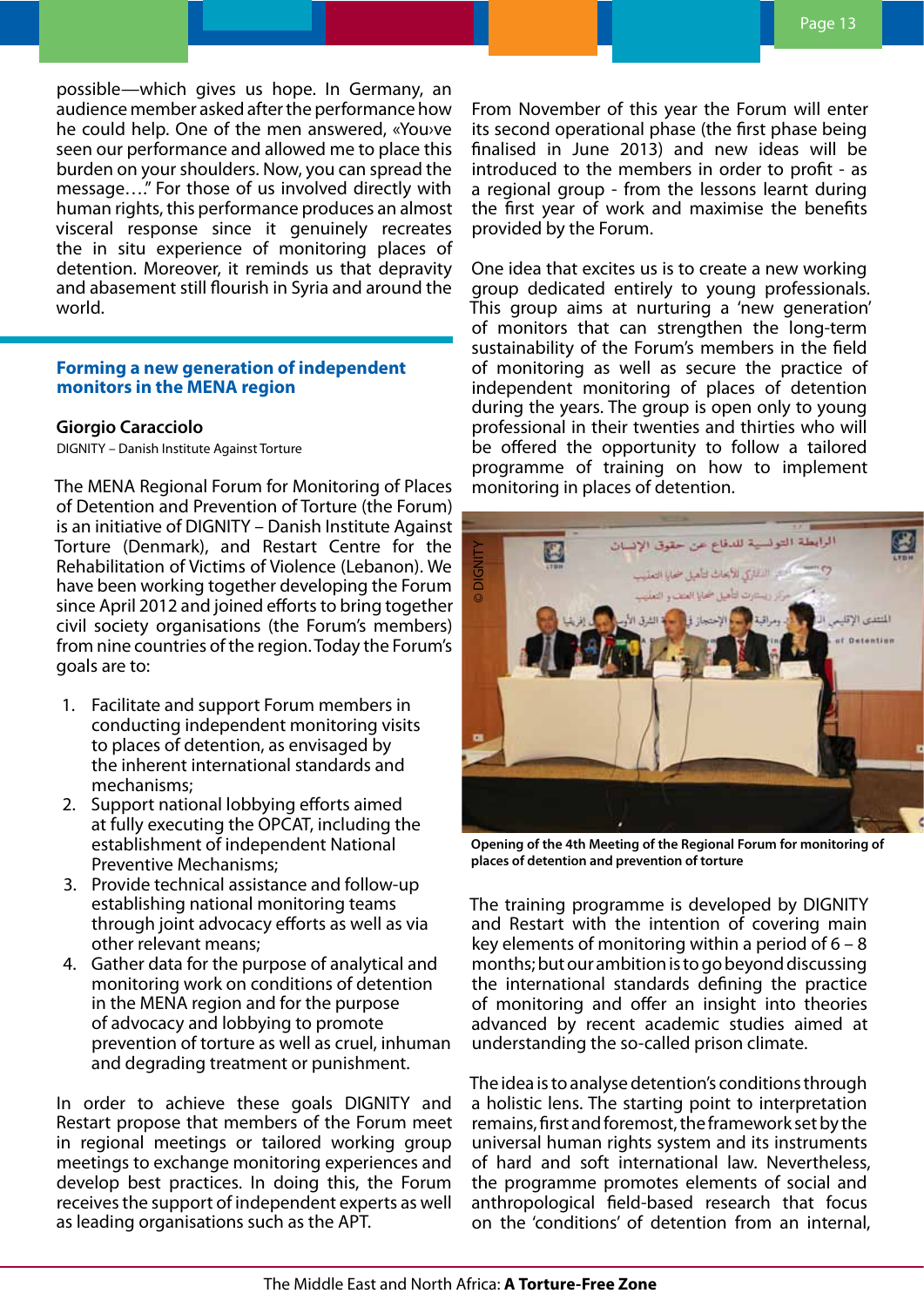<span id="page-13-0"></span>values-oriented, or moral perspective, whereby the so-called prison climate brings into consideration the realities of daily practice and societal dynamics with the aim of promoting effective improvements of detention conditions.

We hope that this programme may also trigger strategic thinking to define which approach can suit best each country's reality (often where access for independent monitoring is denied). The programme will make use of three seminars, where the group will meet physically, and of remote work that will engage the young participants between physical meetings.

Our goal is not only to contribute to forming new monitors but also to engage the participants' organisations in longer partnerships whereby their young staff can contribute actively to the regional capacity building programmes led by DIGNITY and Restart. In other words, we aim at forming new trainers; new experts.

We are excited to start the second phase! The first Forum's regional meeting will be held in Tunis (4-7 November) and the theme will be 'monitoring police stations'. We expect great contributions from leading national and international organisations working in the field. We plan to dedicate the first day to presentations and exchanges and from the second day on we will work predominantly in working groups. In addition to the working group addressing young monitors, three other working groups will move forward with their agendas: a working group on OPCAT, one dedicated to health professionals acting as monitors, and one dedicated to supporting the establishment and development of national monitoring teams.

One key feature of our regional meeting is to provide the participants (i.e. the Forum's members) with the opportunity to undertake a field visit to places of detention under the guidance of expert monitors. We are dedicating a lot of attention to formulating ideal terms of reference to guide the visiting teams as well as informing the authorities on the purpose and modalities of these visits. This is a paramount opportunity to learn – in a semi-controlled environment – the practice of monitoring.

Finally, we like to extend an invitation to young readers of the eBulletin who are active in the antitorture field and interested in becoming monitors to contact DIGNITY or Restart to check whether there is a possibility to join our work. We also welcome civil society organisations interested in the work of the Forum to contact us. Please write to  $qca@$ [dignityinstitute.dk](mailto:gca%40dignityinstitute.dk?subject=APT%20MENA%20Newsletter)

# **Detention centre visits conducted by Al-Haq**

# **Naser Al Rayes**

Legal Advisor, Al-Hag<sup>3</sup>

We in Al-Haq began like other defenders of human rights and freedom: we were interested in visiting those who had been detained, arrested, and held in detention



centres, in order to see conditions in which they were held and how they were treated during investigations, after they were convicted, and while their sentences were being carried out. In order to visit these detention centres, we contacted the relevant security authorities when visiting detainees they held, and contacted the Minister of the Interior and the Chief of Police when visiting the Ministry of the Interior's detention centres. We would typically wait for several days before receiving a response granting us permission to visit. During every visit, we noticed that the conditions where the detainees were being held, their treatment, their food, and other aspects we sought to monitor were all good. This led us to consider stopping these activities – we were convinced that these routine visits, scheduled days in advance, are ultimately unimportant and futile. In our opinion, such visits allow official authorities enough time to address any shortcomings and take action in order to avoid revealing violations or ill practices.

With this in mind, we began to think that it is both important and necessary for organisations to have the right to make surprise visits to detention centres; that is, visits immediately or within a few hours after contacting the security apparatus. We believe that these types of visits are required in order to determine and monitor the actual conditions in detention centres. After a number of calls and discussions, we were able to obtain the agreement of the Palestinian General Intelligence Service. We were able to convince the head of the Palestinian General Intelligence Service how important having this agreement is, and the role these surprise visits to the General Intelligence Service detention centres would play and the impact they would have on improving the performance of law enforcement officials in the intelligence services.

In practice, we carried out a number of surprise visits to the General Intelligence Service's detention

<sup>3</sup> Al-Haq is a Palestinian human rights organisation based in Ramallah, the West Bank, working on human rights violations by various authorities in all the occupied Palestinian territory.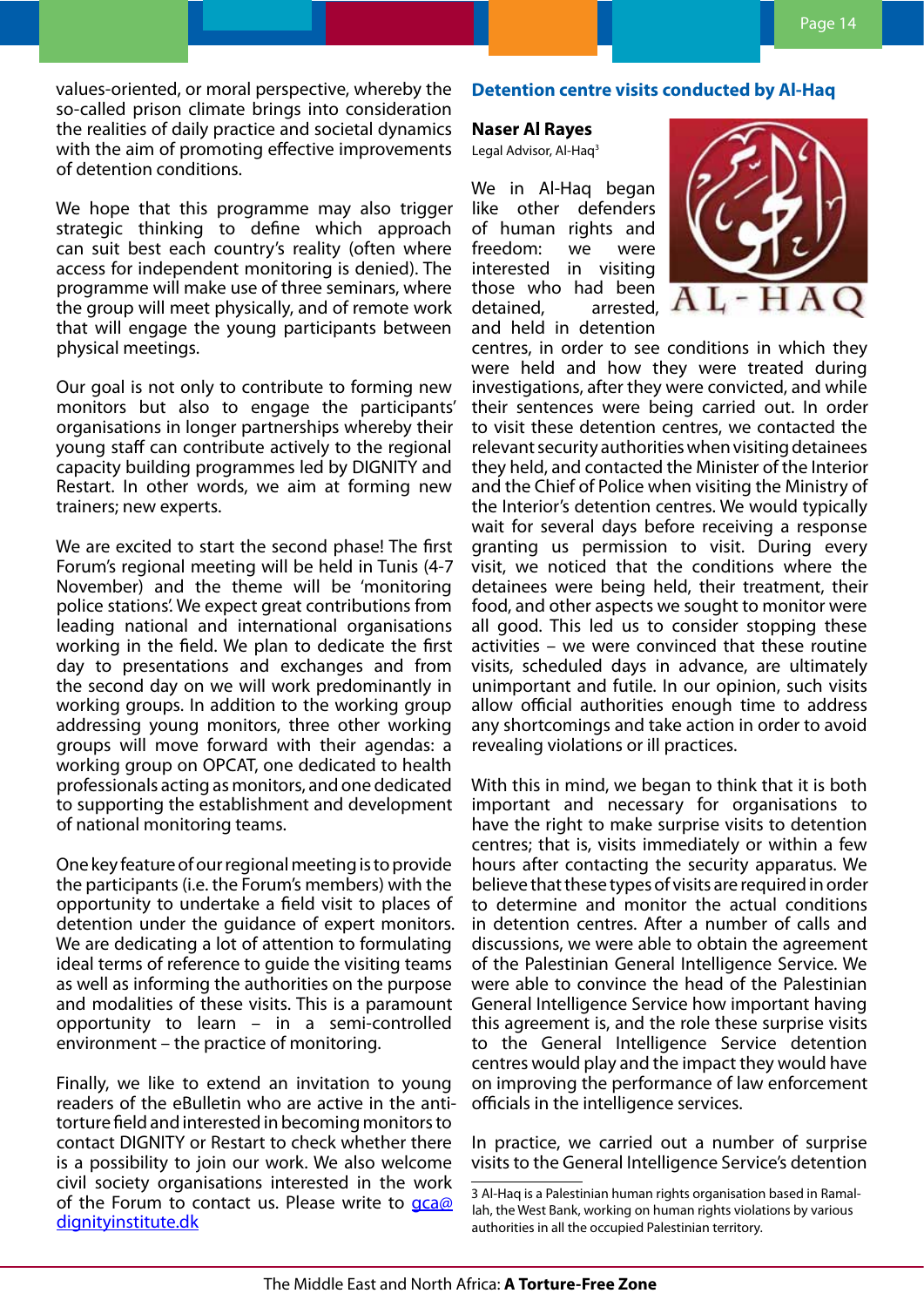<span id="page-14-0"></span>centres in all areas of the West Bank (the Palestinian National Authority's areas) during 2012. We made three such visits in 2013, all based on complaints or information from families or lawyers about violations or ill-treatment in the centres that we visited.

About two or three hours after we contacted the Legal Department of the General Intelligence Service to inform them we wanted to visit, we conducted a surprise visit, in which we inspected the inmates and the conditions in which they were detained. We met with the detainees both individually and in groups in the rooms in which they are held, without the presence of any General Intelligence Service personnel. During these visits, the detainees make a general evaluation of the conduct of law enforcement officials, including any comments or complaints about those in charge of the centre. This would be included in an evaluation report of our observations of various conditions. The report is sent to the Director General of the centre and its relevant authorities, and a copy of the report is sent to the Director of the General Intelligence Service.

Although we only have carried out these surprise visits for a short period of time, they are important, impactful, and have had a number of effects on the performance of law enforcement officials in the General Intelligence Service, specifically:

- Those in charge of the detention centres have realised that there are external organisations that play an effective role in monitoring their performance, which has improved their behaviour and reduced the extension of violations to a large degree.
- We are able to determine actual conditions of detention centres, with transparency and without any interference.
- Shortcomings and violations can be effectively addressed.
- It became clear to us that these visits are important when the head of the General Intelligence Service began to undertake certain actions based on the reports from our visits. These actions included releasing people detained without legal grounds, and ending other practices like restricting visits, as well as holding individuals accountable for violations such as torture or ill-treatment.

Our experience of conducting surprise visits to the General Intelligence Service's detention centres has without a doubt been successful. At this point, these visits are unique among the various Palestinian Security Services, yet it has initiated a discussion around other services on the possibility of expanding these activities to include other services. Indeed, it would represent a qualitative shift if the Palestinian Security Services gave civil society organizations an important and fundamental role in improving the rule of law, and strengthening respect for and the application of human rights and freedoms under all circumstances.

# **4. Recent Publications**

The following are publications by APT relevant to the theme of the Bulletin, focusing on monitoring places of detention.

List of APT Publications on Detention Monitoring (1997-2013)

Monitoring Police Custody - A practical guide, 2013 Language versions: Arabic, English, French, Russian Soon to be published: Portuguese, Spanish



Visiting Immigration Detention Centres: a guide for parliamentarians APT/Council of Europe, 2013 Language versions: English, French



Balancing security and dignity in prisons: a framework for preventive monitoring APT/PRI, 2013 Language: English

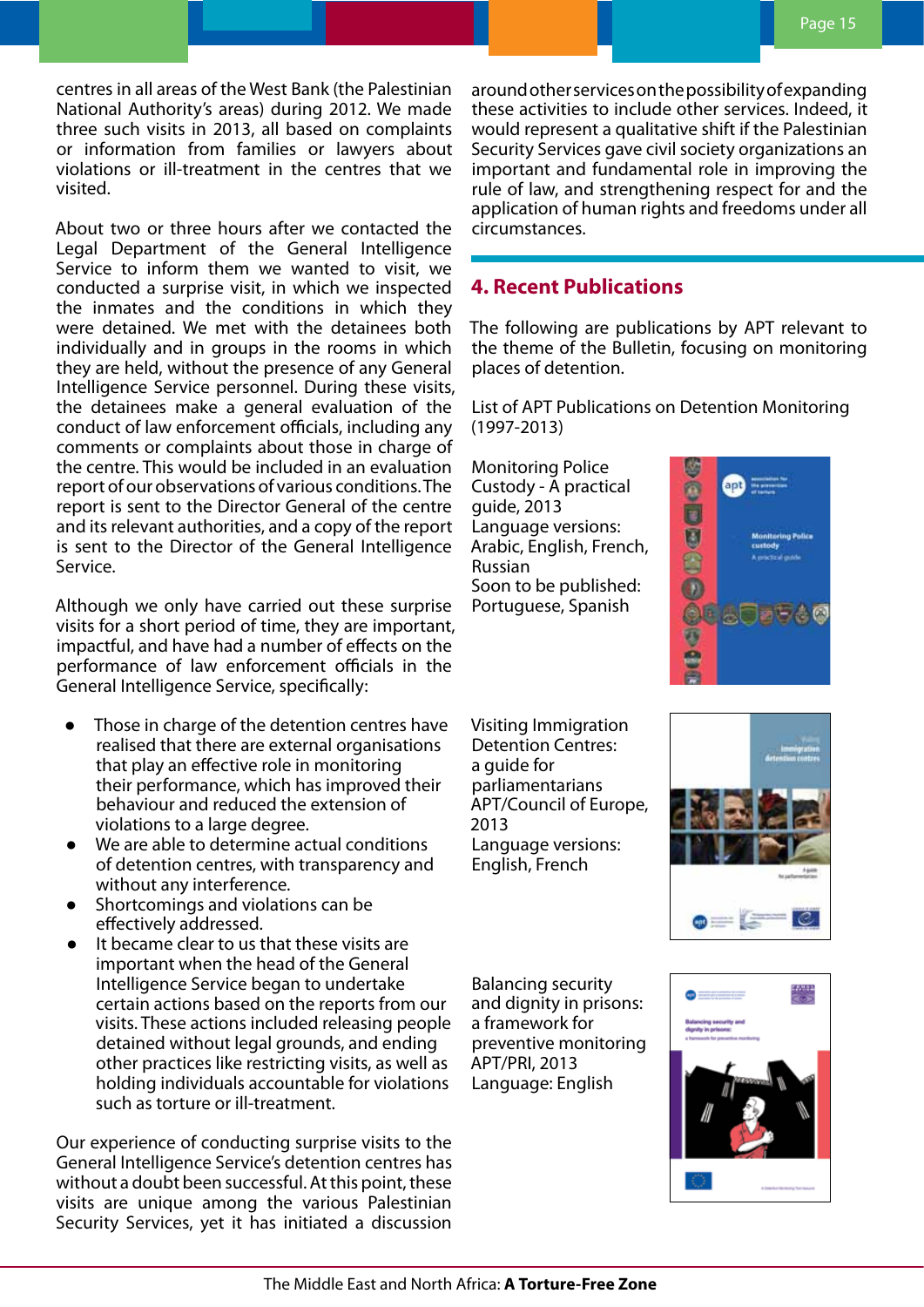LGBTI persons deprived of their liberty: a framework for preventive monitoring APT/PRI, 2013 Language: English



\Institutional Culture in Detention: a framework for preventive monitoring APT/PRI, 2013 Language versions: English, French, Georgian, Spanish



0

禁

ăВ,

Women in detention: a guide to gendersensitive monitoring APT/PRI, 2013 Language versions: English, French, Georgian, Spanish

Preventing Torture: An Operational Guide for National Human Rights Institutions + accompanying CD Rom (subtitles in English & French, soon in Arabic) APT / APF / OHCHR, 2010 Language versions: Arabic, English, French, Spanish, Russian



Visiting places of Detention: what role for physicians and other health professionals, 2008 Language versions: Arabic, English, French, Spanish

Guide: Establishment and Designation of National Preventive Mechanisms, 2007 Language versions: English, French, Portuguese, Russian, Spanish (also translated by local partners into: Arabic, Macedonian, Nepali, Polish, Russian, Serbian & Turkish)

Monitoring places of detention: a practical guide, 2004 Language versions: English, French, Portuguese, Spanish (also translated by local partners into: Albanian, Arabic, Armenian, Azerbaijani, Bahasa Indonesia, Farsi, Georgian, Korean, Mongolian, Nepali, Polish, Romanian, Thai, Turkish)



**Visiting places**<br>of detention



Detention Monitoring Briefing Series:

- 1. Making effective recommendations (2008)
- 2. The Selection of Persons to Interview in the Context of Preventive Detention Monitoring (2009)
- 3. Using Interpreters in Detention Monitoring (2009)
- 4. Mitigating the risks of sanctions related to detention monitoring (2011)

# Videos:

- Parliamentarians visiting immigration detention
- Prevention of torture and ill-treatment in police custody

APT publications can be downloaded for free from our website: [www.apt.ch/publications](http://www.apt.ch/publications)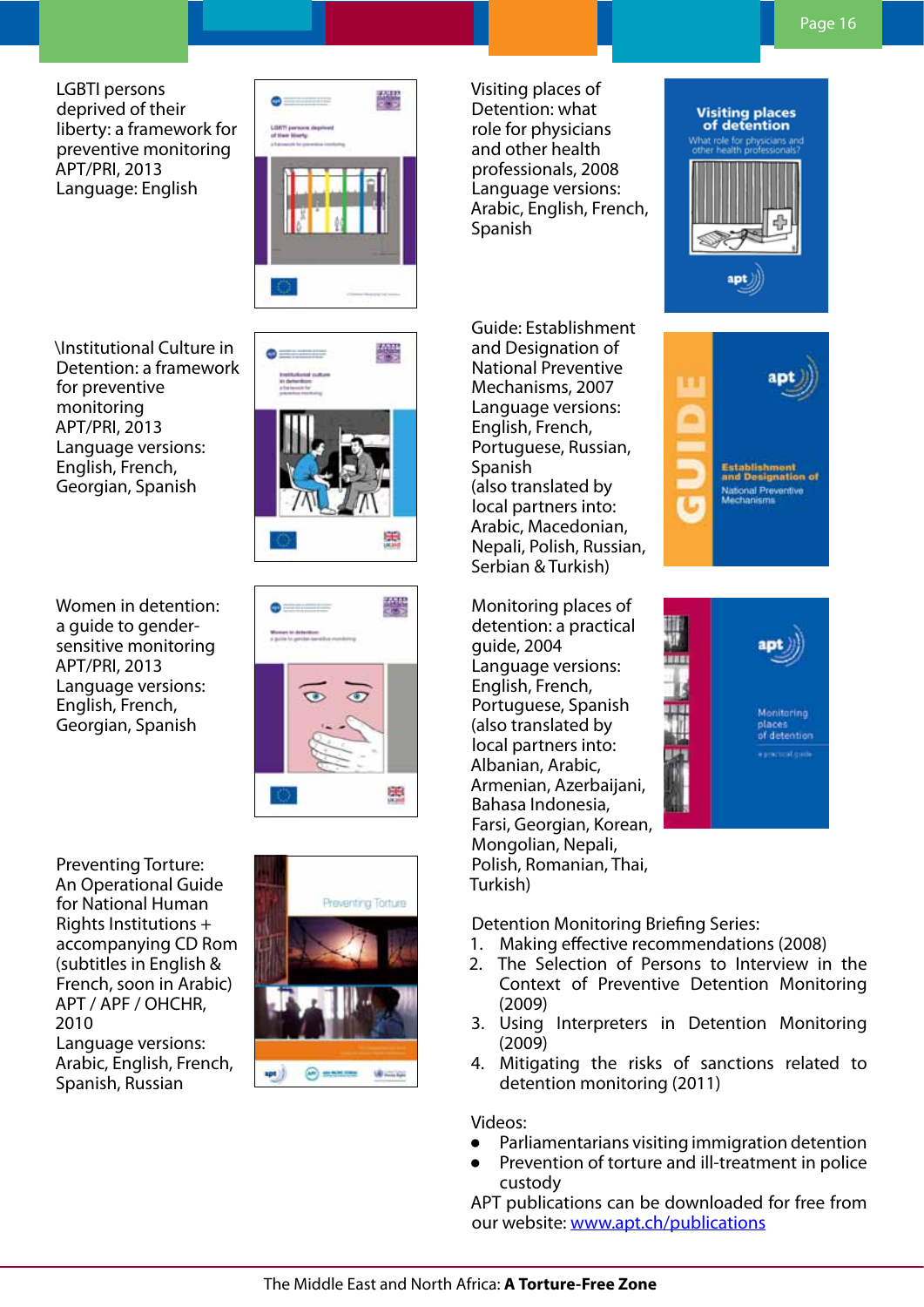# <span id="page-16-0"></span>**5. Questions and Answers**

# **Protecting irregular migrants in detention**



**Tanya Norton** APT Detention Monitoring Program Officer

Here the term "**migrant**" is defined broadly to mean persons who are outside the territory of the State to which they are nationals or citizens. This could include particular categories of persons such as asylum seekers, undocumented and stateless persons, trafficked or tortured persons and others.

**Immigration detention** is generally administrative in form, but it can also be judicially sanctioned. It is generally not meant to be punitive in purpose (as opposed to criminal detention). Authorities usually detain migrants for one of the following reasons: while they verify their identity, during the refugee status determination or similar process, and/or when a deportation decision has been made to ensure the migrant does not abscond.

#### *How is detention of migrants used?*

*"States use a wide range of reasons to justify the detention of migrants and some States see irregular migration as a national security problem or a criminal issue, and neglect the human rights issues at stake… There is no empirical evidence that detention deters irregular migration, or discourages persons from seeking asylum."*

Special Rapporteur on the Human Rights of Migrants. A/HRC/20/24; paragraph 8, April 2012.

*"We need to focus less on the flows, stocks and waves of migration per se, and more on the individual human rights and situations of migrants themselves. At its heart, migration is fundamentally about human beings."*

Navi Pillay, Opening Statement, High Commissioner for Human Rights, High Level Dialogue on International Migration and Development, September 2013.

Today the use of detention as a migration management tool (referred to as immigration detention) by many governments is on the

rise, resulting in migrants and asylum seekers, including those who are stateless, increasingly being subjected to arbitrary or unlawful and/or prolonged detention which in some cases amounts to ill-treatment.

# *What are the conditions under which migrants are detained?*

Migrants are regularly detained in conditions unsuited to their particular situation and can be even worse than those faced by persons detained under criminal legislation in the same country. They sometimes have limited or no access to asylum procedures and to the three key safeguards important to prevent torture; namely prompt access to a lawyer, medical examination by an independent physician and contact with the outside world.

Places of detention are particularly sensitive as they are naturally environments where individuals are vulnerable vis-à-vis the State and can be at risk of ill-treatment or torture. Immigrant detainees are thus already in a situation of vulnerability and this situation can be further exacerbated for persons with specific needs or risk categories such as women among a majority of men, children (including unaccompanied or separated), mentally and physically disabled persons, victims of torture or trauma, trafficked persons, single elderly and persons who may be subject to discrimination because of their sexual orientation. The screening process of migrants prior to detention is crucial in ensuring that migrants with special vulnerabilities, such as those listed, are identified and benefit from alternatives to detention.

# *Where are irregular migrants being detained?*

Some countries have dedicated facilities for the detention of irregular migrants, whereas in other countries they will be detained with persons accused or convicted under criminal law. This is the case in the Middle East where in the majority of countries migrants are detained in prisons, police stations and lockups, airports, disused warehouses or private security company compounds, military bases and other places (in some contexts immigration detention is practiced in remote locations such as in secretive holding cells). This is not an exhaustive list and is focused on non-refugee camp settings.

# *What are the basic legal norms related to the detention of migrants?*

The applicable international legal framework includes international human rights law (IHRL) and international refugee law (IRL). As a starting point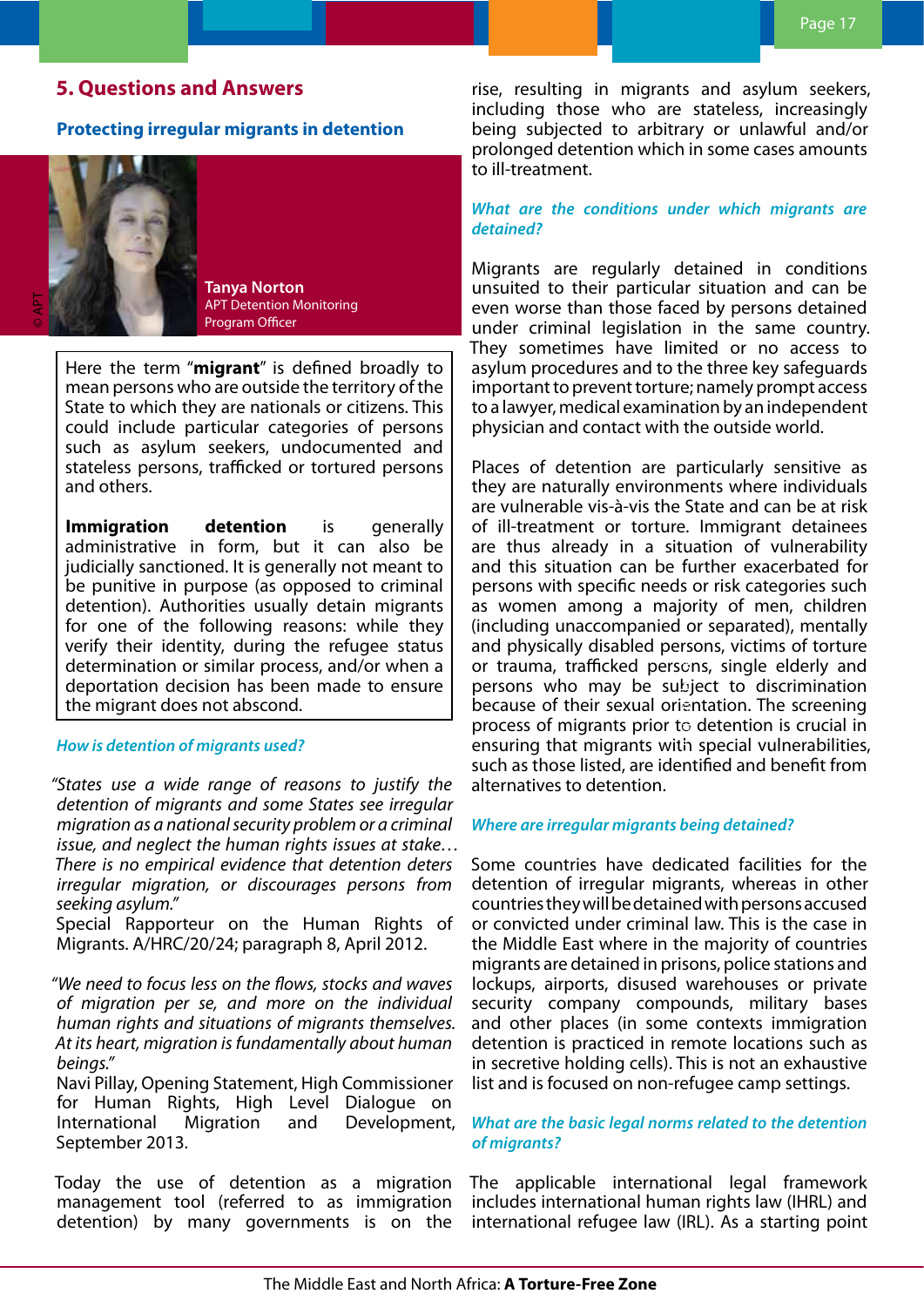<span id="page-17-0"></span>it is important to recall that detention is in itself a major limitation on the rights of the individual and thus its legality, legitimacy, necessity and length should always be under close scrutiny. The following presents a few of the basic norms to be aware of:

- Detention of migrants should only be used as a last resort.
- Detention is only permitted as a matter of international law where it is necessary and proportionate to the legitimate objective to be achieved and only after less restricted alternatives have been found to be unsuitable in each individual case.
- All forms of detention must be prescribed in national law.
- No one should be subject to indefinite detention, But also detention should be for the shortest possible time with limits on the length of detention that are strictly adhered to.
- Migrants are provided with at least the same safeguards from abuse as those offered to other categories of detainees. These are 1) to have access to a lawyer; 2) to have access to a medical doctor, and 3) to be able to inform a relative or a third party of one's choice about the detention measure.
- Detention should be under conditions that reflect the non-criminal status of the persons and their needs.
- The special needs of groups of migrants in situations of vulnerability must be taken into account and appropriate safeguards must be put in place.

# *What role can you play?*

All actors including National Human Rights Institutions (NHRIs), non-governmental organisations (NGOs), human rights/migrant rights defenders and Parliamentarians, have a specific value added to the complex system of the protection and promotion of migrants rights in detention and there is an increasing need to look at ways for the variety of players to work together.

Good practices have shown that the mere fact of monitoring places of immigration detention by NHRIs, Parliamentarians, NGOs or others can open up the closed world of custody and contribute to increasing transparency and accountability and strengthening public confidence. These visits also have an important deterrent effect and reduce the

risk of human rights violations.

Only by shining light on the actual conditions and day-to-day practices, practical steps can be taken to improve the treatment of migrants deprived of their liberty and vulnerable to all forms of illtreatment. Conducting visits can be instrumental in pressing and assisting the authorities to address the problems and improve them. You can play a crucial role in this process by carrying out immigration detention visits as well as supporting others to gain access.

Below are some suggestions of other possible roles/ actions that can be used:

- making recommendations to strengthen a country's legal framework,
- advocating alternatives to detention for migrants in an irregular situation,
- promoting their access to justice and legal services, and
- providing training and education to public officials and raising community awareness of the issues facing migrants in detention.

# **How should national actors respond to reservations to the UN Convention against Torture?**



**Matthew Sands** Legal Advisor, APT

Recent accessions to human rights treaties, including the UN Convention against Torture (UNCAT), have included 'reservations' which modify or exclude the legal effect of treaty provisions. In some cases, treaty reservations are seen as stumbling blocks to the implementation of international standards. Many international human rights treaties permit the use of reservations, though some treaties, like the Optional Protocol to the Convention against Torture (OPCAT) and the Rome Statute of the ICC, explicitly exclude their validity. For instance, the OPCAT states clearly in its Article 30 that "No reservations shall be made to the present Protocol". **Matthew Sands**<br> **Matthew Sands**<br> **Legal Advisor, APT**<br>
Recentraccessions to human rights treaties, including<br>
the UN Convention against Torture (UNCAT), have<br>
included 'reservations' which modify or exclude<br>
the legal eff

On one hand, reservations allow States to participate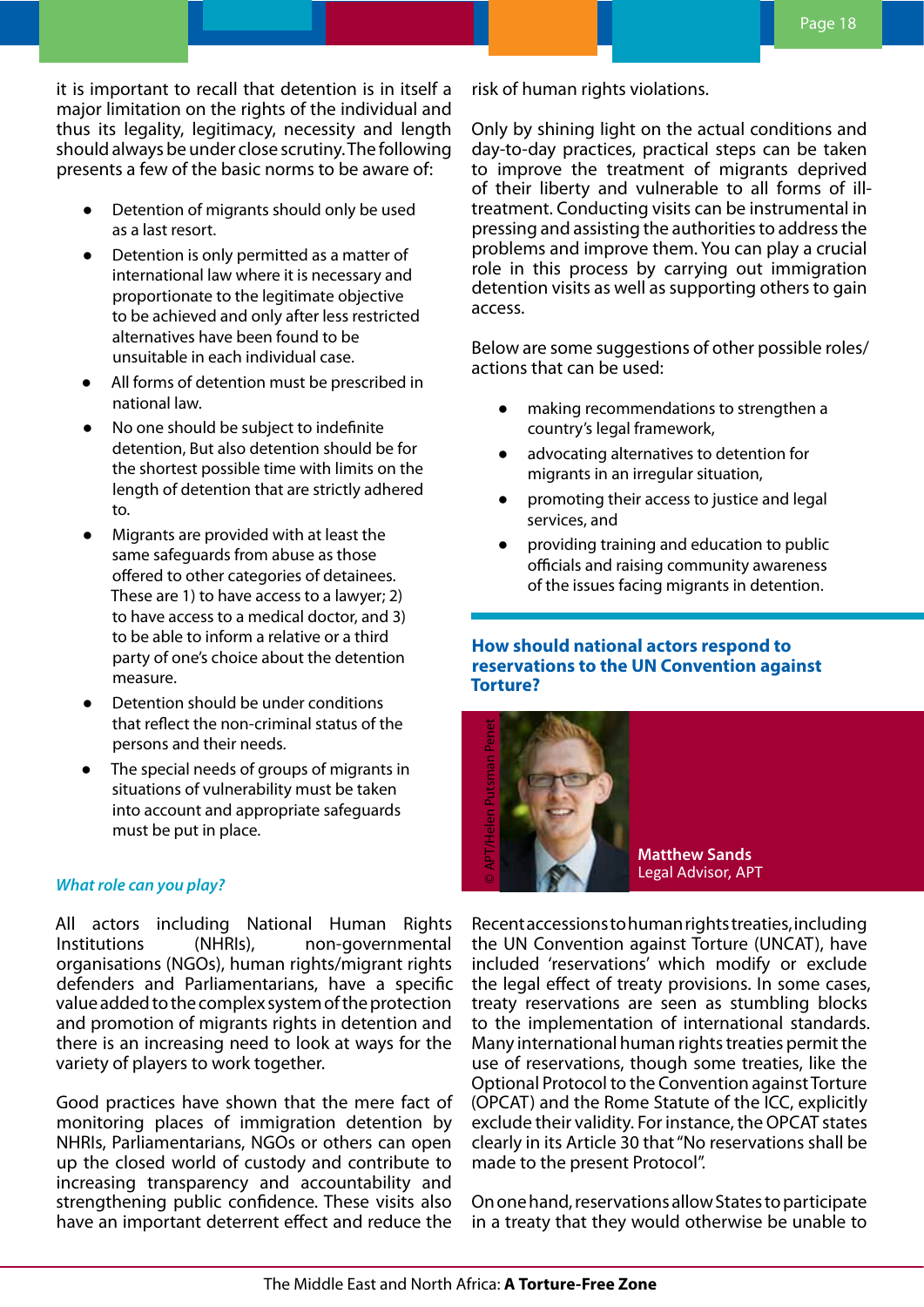join. On the other, reservations lead to asymmetrical relationship between States parties. One State may opt-out of a provision which is valid for others, thus undermining the mutuality of treaty obligations. Some reservations are so broad that they may even attempt to reduce the significance or impact of the treaty itself.

Fortunately, reservations to the UNCAT itself have been limited. The Convention on the Elimination of Discrimination against Women, by comparison, has attracted the largest number of reservations, particularly from MENA States. Significantly, some of these reservations are based on Islamic sharia.

Of course, MENA States do not always make reservations based on sharia. It should be emphasised that many MENA States joined the UNCAT and other human rights treaties without entering any reservations at all, and many States from outside the MENA region also seek to limit or exclude the application of treaty provisions insofar that they are not in conformity with their national law.

The 1969 Vienna Convention on the Law of Treaties clearly provides that reservations, where they are allowed, must be specific and must not be incompatible with the 'object and purpose' of the treaty. In a Guide to Practice on Reservations to Treaties, the International Law Commission explains that this rule requires that reservations must not impair the raison d'etre of the treaty.

The object and purpose of the UNCAT is the effective prohibition of torture as well as cruel, inhuman or degrading treatment or punishment, itself a peremptory norm of international law. Some of the specific provisions of the UNCAT include specific rights and supportive safeguards that provide the necessary framework for securing the rights in the Convention. Such rights and safeguards are themselves essential to the effective prohibition of torture and other ill-treatment, and any reservations which limit or remove such protections could therefore also be unacceptable.

Where a State party is concerned that a reservation is unacceptable, it may enter a formal objection, which generally precludes the operation of the reservation between it and the reserving State. This means that the reserving State cannot rely on its reservation in its bilateral exchanges with the objecting State. However, the impact of such an objection is limited. As noted by the Human Rights Committee in its general comment on reservations (No.24), human rights treaties are "not a web of inter-state exchanges of mutual obligations. They

concern the endowment of individuals with rights". As any objection does not affect the relationship between the reserving State party and individuals looking to rely on the Convention rights, the objection therefore has little immediate effect. Nonetheless, an objection to a reservation may at least serve to highlight the issue and provide the treaty body responsible for overseeing the implementation of the treaty itself with some guidance in its interpretation as to the compatibility of the reservation with the object and purpose of the treaty.

The UAE's recent accession to the UNCAT in 2012 was accompanied with a reservation which has, to date, attracted 13 objections from States parties. The reservation, in part, provides "that the lawful sanctions applicable under national law, or pain or suffering arising from or associated with or incidental to these lawful sanctions, do not fall under the concept of 'torture' defined in article 1 of this Convention or under the concept of cruel, inhuman or degrading treatment or punishment mentioned in this Convention."

The reservation significantly limits the State's commitment to uphold the obligations of the Convention. It implies that state-sanctioned acts of torture and ill-treatment do not violate the UNCAT prohibition, thus essentially removing much of the prohibitive effect of the treaty. Such a reservation is clearly incompatible with the object and purpose of the treaty, and should be withdrawn at the earliest opportunity.

On Pakistan's ratification of the UNCAT in 2010, it purported to make the treaty subject to 10 reservations, limiting its application to compatibility with provisions of the Constitution, sharia law and certain domestic laws in force. Some 23 States objected to such a position. By making the application of the Convention subject to the provisions of general domestic law already in force, it would have been unclear to what extent, if any, Pakistan found itself bound to obligations of the UNCAT. Significantly, Pakistan has since withdrawn most of its reservations to this and other human rights treaties.

Botswana and the USA also made reservations of general nature which attempt to limit the scope of the Convention, which also brought objections from several states. Early in the life of the UNCAT, Chile and the German Democratic Republic also entered problematic reservations. However, both Chile and the GDR subsequently withdrew their reservations after a number of objections.